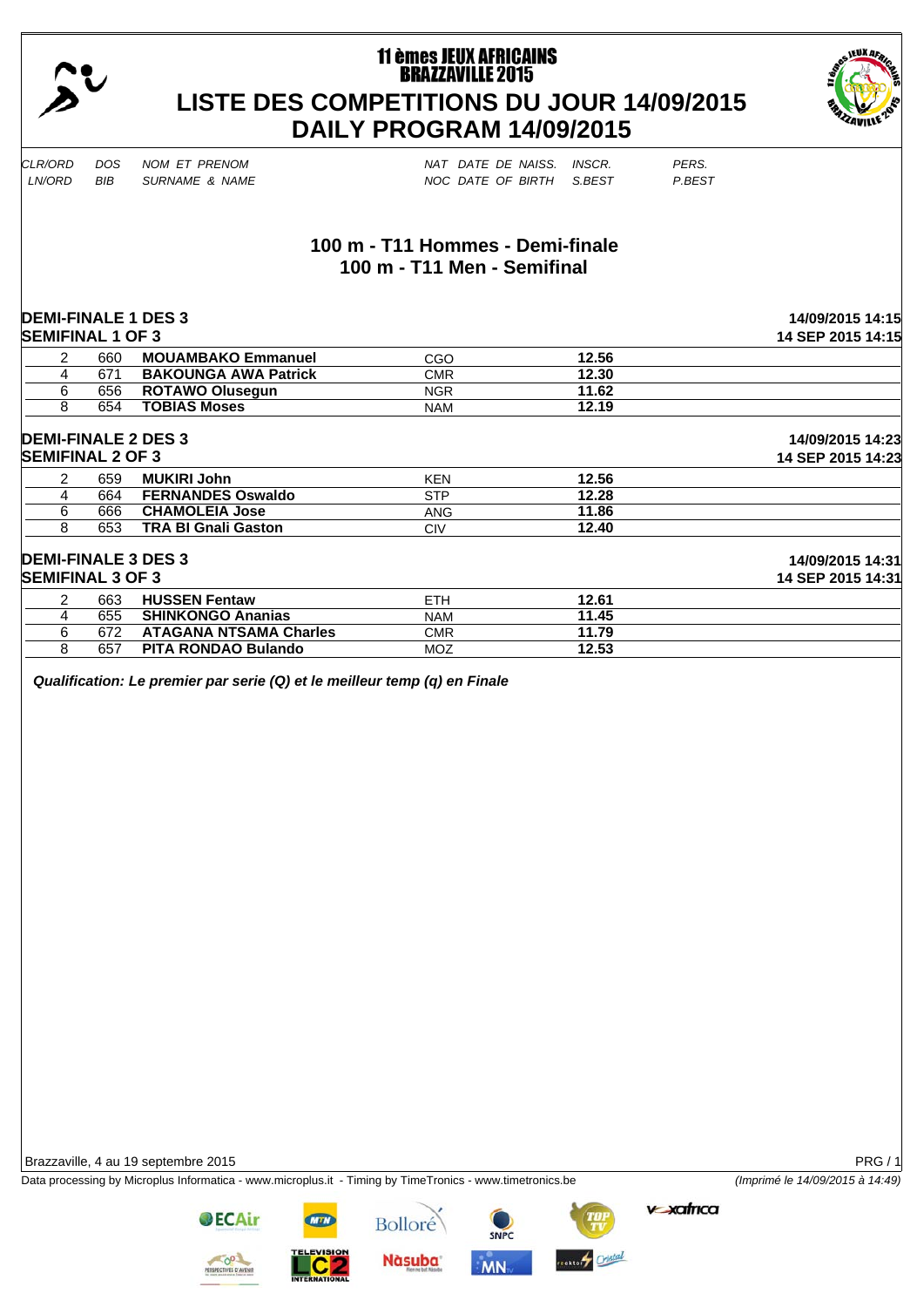| CLR/ORD<br><i>LN/ORD</i> | DOS.<br>BIB | NOM ET PRENOM<br>SURNAME & NAME | PERS.<br>NAT DATE DE NAISS. INSCR.<br>P.BEST<br>NOC DATE OF BIRTH<br>S.BEST |
|--------------------------|-------------|---------------------------------|-----------------------------------------------------------------------------|
|                          |             |                                 | 100 m - T11 Dames - Finale<br>100 m - T11 Women - Final                     |

| <b>FINALE</b><br><b>FINAL</b> |     |                                 |            |       | 14/09/2015 14:35<br>14 SEP 2015 14:35 |
|-------------------------------|-----|---------------------------------|------------|-------|---------------------------------------|
|                               | 648 | <b>GILCASO Esperanca</b>        | ANG        | 13.19 |                                       |
|                               | 644 | <b>ONYEGBULE Lovina</b>         | <b>NGR</b> | 12.70 |                                       |
|                               | 650 | <b>DIASSO Fatimata Brigitte</b> | CIV        | 13.04 |                                       |
|                               | 642 | <b>SULEIMAN Taiwo</b>           | <b>NGR</b> | 13.47 |                                       |

Brazzaville, 4 au 19 septembre 2015 PRG / 2

Data processing by Microplus Informatica - www.microplus.it - Timing by TimeTronics - www.timetronics.be *(Imprimé le 14/09/2015 à 14:49)*

**C<sub>2</sub>** 

Bolloré

**Nàsuba** 

SNPC

 $MN$ 

ester Cristal

vexatrica



**OECAir**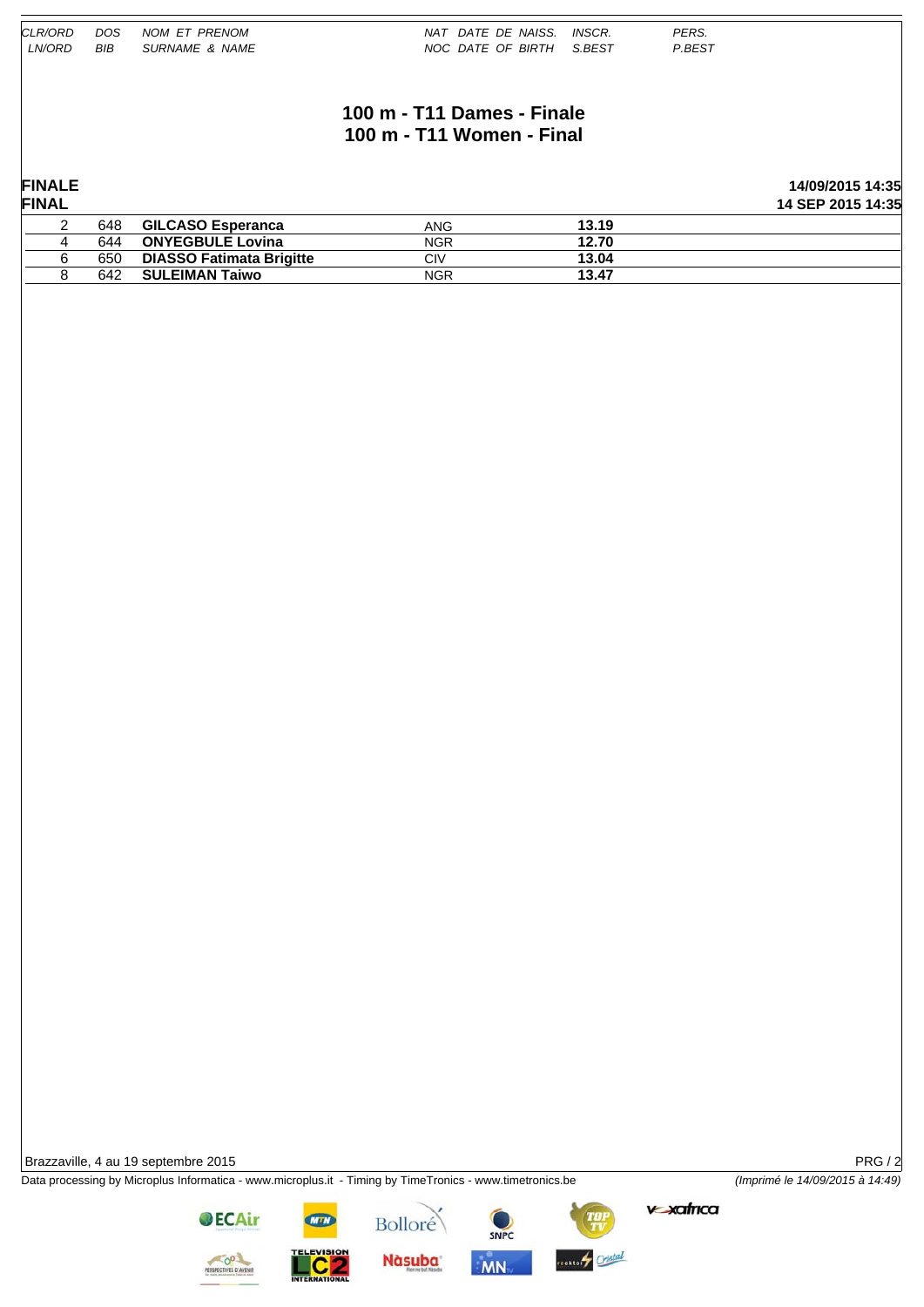## **200 m - T12 Hommes - Demi-finale 200 m - T12 Men - Semifinal**

#### **DEMI-FINALE 1 DES 2 14/09/2015 14:45 SEMIFINAL 1 OF 2 14 SEP 2015 14:45** 2 623 **LAHOUEL Achraf** TUN **23.38** 4 620 **MEGERESA Bati** ETH **23.81** 6 617 **NTUTU Jonathan** RSA **23.16** 8 616 **NZUNGI Henry** KEN **23.27 DEMI-FINALE 2 DES 2 14/09/2015 15:00 SEMIFINAL 2 OF 2 14 SEP 2015 15:00** 2 628 **CHAVELA Hilario Xavier** MOZ **23.68 LANGENHOVEN Hilton** RSA 22.87 6 624 **KEATLARETSE Mabote** BOT **24.14** 8 619 **NASSER Djamil** ALG **23.11**

*Qualification: Le premier par serie (Q) et le meilleur temp (q) en Finale* 

Brazzaville, 4 au 19 septembre 2015 **PRG / 3** 

Data processing by Microplus Informatica - www.microplus.it - Timing by TimeTronics - www.timetronics.be *(Imprimé le 14/09/2015 à 14:49)*



**OECAir** 

**Bolloré** 

**Nàsuba** 



**MN** 

exter Cristal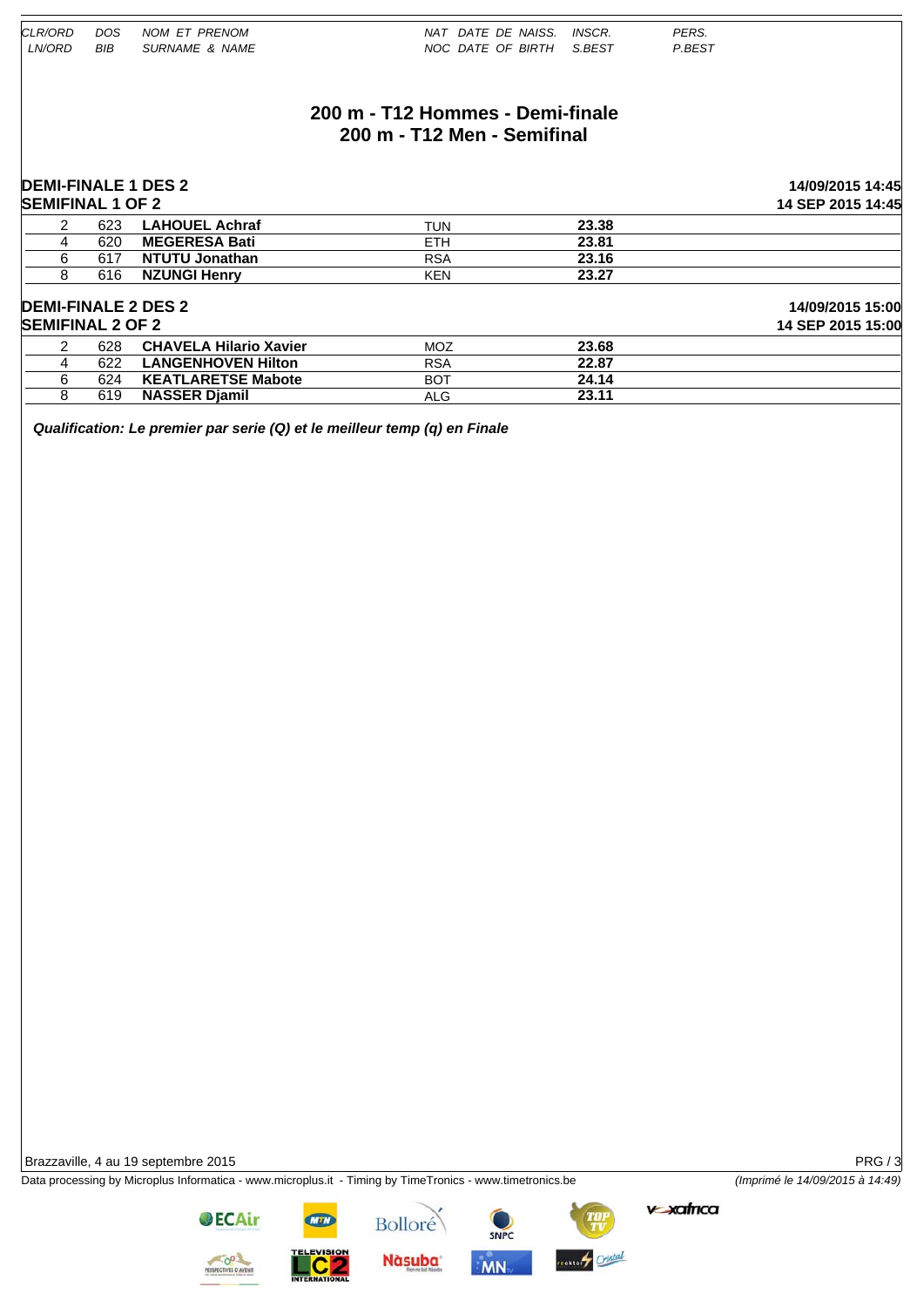

#### **100 m Haies - Dames - Premier Tour 100 m Hurdles - Women - First Round**

|                    | <b>WR</b><br>AR |                      | 12.21 DONKOVA Yordanka<br>12.44 ALOZIE Glory |            | 1961<br>1977 | <b>BUL</b><br><b>NGR</b> | STARA ZAGORA<br><b>MONACO</b> | 20/08/1988<br>08/08/1998              |
|--------------------|-----------------|----------------------|----------------------------------------------|------------|--------------|--------------------------|-------------------------------|---------------------------------------|
|                    | CR              | 12.74 aALOZIE Glory  |                                              |            |              | <b>NGR</b>               | <b>JOHANNESBURG</b>           | 1999                                  |
| <b>HEAT 1 OF 2</b> |                 | <b>SÉRIE 1 DES 2</b> |                                              |            |              |                          |                               | 14/09/2015 16:15<br>14 SEP 2015 16:15 |
|                    |                 | 492                  | <b>FAYE Gnima</b>                            | <b>SEN</b> |              |                          | 13.53                         |                                       |
|                    |                 | 334                  | <b>WAIGANJO Caroline</b>                     | <b>KEN</b> |              |                          | 14.64 h                       |                                       |
|                    |                 | 457                  | <b>HEUNIS Claudia</b>                        | <b>RSA</b> |              |                          |                               |                                       |
|                    |                 | 443                  | <b>WEYINME Lindsay Lindley</b>               | <b>NGR</b> |              |                          |                               |                                       |

**SÉRIE 2 DES 2 14/09/2015 16:23 HEAT 2 OF 2 14 SEP 2015 16:23**

| Qualification: Les 3 premieres par serie (Q) et les 2 meilleurs temps (q) en Finale |  |  |  |
|-------------------------------------------------------------------------------------|--|--|--|
|                                                                                     |  |  |  |

7 381 **MANE' Jessica** MRI 8 434 OLUWATOBILOBA Amusan NGR

6 515 **SHERIFF Esther** SLE **16.28** 7 363 **DRAME' Rahamatou** MLI **13.53** 8 120 **OKOU Roswita** CIV **13.16** 9 370 **PANGUANA Silvia** MOZ **14.44**

2 236 **TESHOME Konjet** ETH **14.19** 3 79 **LIMBONANGA Elche** CGO **15.92** 4 263 **DADZIE Elizabeth** GHA **13.42** 5 332 **TABUNDA Priscillah** KEN **14.24** h 6 48 **KOALA Marthe C. Yasmine** BUR **13.25**

|       | Liste mondiale All-Time a 11/09/2015 |      |                         |            | Liste mondiale 2015 au 11/09/2015 |                             |      |                     |            |  |
|-------|--------------------------------------|------|-------------------------|------------|-----------------------------------|-----------------------------|------|---------------------|------------|--|
| 12.21 | <b>DONKOVA</b> Yordanka              | 1961 | <b>BUL STARA ZAGORA</b> | 20/08/1988 |                                   | <b>12.34 NELVIS</b> Sharika | 1990 | USA EUGENE          | 26/06/2015 |  |
|       | 12.25 ZAGORCHEVAGinka                | 1958 | <b>BUL DRAMA</b>        | 08/08/1987 |                                   | 12.35 STOWERS Jasmin        | 1991 | USA DOHA            | 15/05/2015 |  |
|       | 12.26 ENGQUIST Lyudmila              | 1964 | RUS SEVILLA             | 06/06/1992 |                                   | 12.48 NELSON Dawn           | 1984 | USA EUGENE          | 26/06/2015 |  |
|       | 12.26 ROLLINS Brianna                | 1991 | USA DES MOINES          | 22/06/2013 |                                   | 12.50 HARRISON Kendra       | 1992 | USA STARKVILLE      | 16/05/2015 |  |
|       | 12.28 PEARSONSally                   | 1986 | AUS DAEGU               | 03/09/2011 |                                   | 12.52 HARRISONOueen         | 1988 | <b>USA TORONTO</b>  | 21/07/2015 |  |
|       | 12.33 DEVERS Gail                    | 1966 | USA SACRAMENTO          | 23/07/2000 |                                   | 12.56 PORTER Tiffany        | 1987 | <b>GBR CLERMONT</b> | 18/04/2015 |  |
|       | 12.34 NELVIS Sharika                 | 1990 | USA EUGENE              | 26/06/2015 |                                   | 12.56 ROLLINS Brianna       | 1991 | USA MONACO          | 17/07/2015 |  |
|       | 12.35 STOWER Jasmine                 | 1991 | USA DOHA                | 15/05/2015 | 12.57                             | <b>WILLIAMS</b> Danielle    | 1992 | <b>JAM BEIJING</b>  | 28/08/2015 |  |
|       | 12.36 RABSZTYNGrazyna                | 1952 | POL WARSZAWA            | 13/06/1980 |                                   | 12.59 PEARSONSally          | 1986 | <b>AUS BRISBANE</b> | 29/03/2015 |  |
|       | 12.37 HAYES Joanna                   | 1976 | <b>USA ATHINA</b>       | 24/08/2004 |                                   | 12.59 ROLEDER Cindy         | 1989 | <b>GER BEIJING</b>  | 28/08/2015 |  |

Brazzaville, 4 au 19 septembre 2015 **PRG / 4** 

Data processing by Microplus Informatica - www.microplus.it - Timing by TimeTronics - www.timetronics.be *(Imprimé le 14/09/2015 à 14:49)*



**Nàsuba** 

**Bolloré** 



**MN** 





**v xafrica**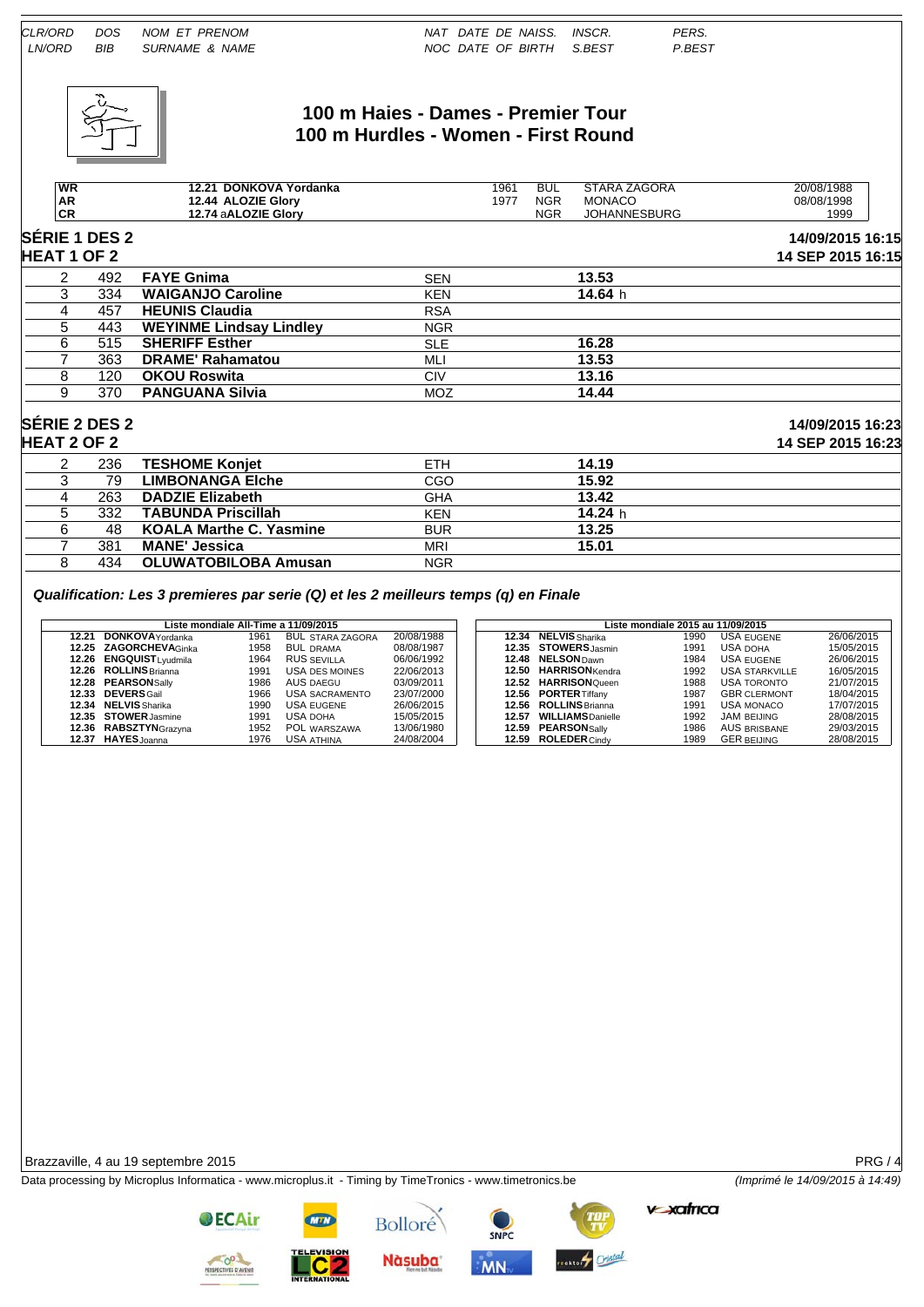

#### **Lancer du javelot - Decathlon Javelin Throw - Decathlon**

| Decathion WR<br>Decathion AR<br>Decathlon CR | 9045 EATON Ashton<br>8461 BOURRADA Larbi<br>7985 ADDY Jangy | 1988<br>1982 | USA<br>ALG<br>RSA | <b>BEIJING</b><br><b>BEIJING</b><br><b>MAPUTO</b> | 29/08/2015<br>29/08/2015<br>2011 |
|----------------------------------------------|-------------------------------------------------------------|--------------|-------------------|---------------------------------------------------|----------------------------------|
| WR                                           | 98.48 ZELEZNY Jan                                           | 1966         | CZE               | JENA                                              | 25/05/1996                       |
| <b>AR</b>                                    | 89.21 EL SAYED Ihab Abdelrahma                              | 1989         | EGY               | <b>SHANGHAI</b>                                   | 18/05/2014                       |
| <b>CR</b>                                    | 78.74 aCORBETT Marius                                       |              | RSA               | <b>JOHANNESBURG</b>                               | 1999                             |

# **14/09/2015 16:30**

|  |     |                            |            |      |   | 14 SEP 2015 16:30 |
|--|-----|----------------------------|------------|------|---|-------------------|
|  | 141 | <b>LOMBA Bilisi</b>        | COD        | 5741 | 4 | 383               |
|  | 590 | <b>KEEGAN COOK Peter</b>   | ZIM        | 5238 | 6 | 886               |
|  | 380 | <b>THIERRY Guillaume</b>   | <b>MRI</b> | 6124 |   |                   |
|  | 471 | <b>PRETORIUS Fredriech</b> | <b>RSA</b> | 5852 |   | 272               |
|  | 420 | <b>MORENO Peter</b>        | <b>NGR</b> | 5243 | 5 | 881               |
|  | 270 | <b>NYAMADI Atsu</b>        | <b>GHA</b> | 5928 | ົ | 196               |
|  | 286 | <b>CHERUIYOT Elijah</b>    | <b>KEN</b> | 5151 |   | 973               |
|  |     |                            |            |      |   |                   |

| Liste mondiale All-Time a 11/09/2015 |      |                      |            | Liste mondiale 2015 au 11/09/2015 |                        |      |                       |            |
|--------------------------------------|------|----------------------|------------|-----------------------------------|------------------------|------|-----------------------|------------|
| 98.48 ZELEZNYJan                     | 1966 | CZE JENA             | 25/05/1996 |                                   | 92.72 YEGO Julius      | 1989 | <b>KEN BEIJING</b>    | 26/08/2015 |
| 93.09 PARVIAINENAki                  | 1974 | FIN KUORTANE         | 26/06/1999 |                                   | 90.16 WALCOTT Keshorn  | 1993 | <b>TTO LAUSANNE</b>   | 09/07/2015 |
| 92.61 MAKAROVSergey                  | 1973 | <b>RUS SHEFFIELD</b> | 30/06/2002 |                                   | 89.27 ROHLER Thomas    | 1991 | <b>GER KUORTANE</b>   | 08/08/2015 |
| 92.60 HECHT Raymond                  | 1968 | <b>GER OSLO</b>      | 21/07/1995 |                                   | 89.09 PITKAMAKITero    | 1982 | FIN TURKU             | 25/06/2015 |
| 91.69 GATSIOUDISKostadinos           | 1973 | <b>GRE KUORTANE</b>  | 24/06/2000 |                                   | 88.99 ABDELRAHMANhab   | 1989 | EGY BEIJING           | 26/08/2015 |
| 91.59 THORKILDSENAndreas             | 1982 | NOR OSLO             | 02/06/2006 |                                   | 88.98 RUUSKANENAntti   | 1984 | FIN PORL              | 02/08/2015 |
| 91.53 PITKAMAKITero                  | 1982 | FIN KUORTANE         | 26/06/2005 |                                   | 88.18 VESELY Vitezslav | 1983 | <b>CZE BIRMINGHAM</b> | 07/06/2015 |
| 91.46 BACKLEY Steve                  | 1969 | <b>GBR AUCKLAND</b>  | 25/01/1992 |                                   | 86.82 MANNIO Ari       | 1987 | FIN RAASEPORI         | 07/06/2015 |
| 91.29 GREER Breaux                   | 1976 | USA INDIANAPOLIS     | 21/06/2007 |                                   | 86.21 VADLEJCHJakub    | 1990 | <b>CZE KARLSTAD</b>   | 22/07/2015 |
| 90.73 VASILEVSKISVadims              | 1982 | LAT TALLINN          | 22/07/2007 |                                   | 86.14 HOFMANN Andreas  | 1991 | <b>GER BEIJING</b>    | 24/08/2015 |

| Liste mondiale 2015 au 11/09/2015 |                         |      |                                |            |  |  |  |  |  |
|-----------------------------------|-------------------------|------|--------------------------------|------------|--|--|--|--|--|
| 92.72                             | YEGO Julius             | 1989 | <b>KEN BEIJING</b>             | 26/08/2015 |  |  |  |  |  |
| 90.16                             | <b>WALCOTT</b> Keshorn  | 1993 | <b>TTO LAUSANNE</b>            | 09/07/2015 |  |  |  |  |  |
| 89.27                             | <b>ROHLER Thomas</b>    | 1991 | <b>GER KUORTANE</b>            | 08/08/2015 |  |  |  |  |  |
| 89.09                             | <b>PITKAMAKITero</b>    | 1982 | FIN TURKU                      | 25/06/2015 |  |  |  |  |  |
| 88.99                             | <b>ABDELRAHMANIhab</b>  | 1989 | <b>EGY BEIJING</b>             | 26/08/2015 |  |  |  |  |  |
| 88.98                             | <b>RUUSKANENAntti</b>   | 1984 | FIN PORI                       | 02/08/2015 |  |  |  |  |  |
| 88.18                             | <b>VESELY</b> Vitezslav | 1983 | <b>CZE BIRMINGHAM</b>          | 07/06/2015 |  |  |  |  |  |
| 86.82                             | <b>MANNIO Ari</b>       | 1987 | <b>FIN</b><br><b>RAASEPORI</b> | 07/06/2015 |  |  |  |  |  |
| 86.21                             | <b>VADLEJCHJakub</b>    | 1990 | <b>CZE KARLSTAD</b>            | 22/07/2015 |  |  |  |  |  |
| 86.14                             | <b>HOFMANN</b> Andreas  | 1991 | <b>GER BEIJING</b>             | 24/08/2015 |  |  |  |  |  |
|                                   |                         |      |                                |            |  |  |  |  |  |

Brazzaville, 4 au 19 septembre 2015 PRG / 5

Data processing by Microplus Informatica - www.microplus.it - Timing by TimeTronics - www.timetronics.be *(Imprimé le 14/09/2015 à 14:49)*

**v-xafrica** 



**OECAir** 



**Nàsuba** 

Bolloré

SNPC estery Cristal **MN**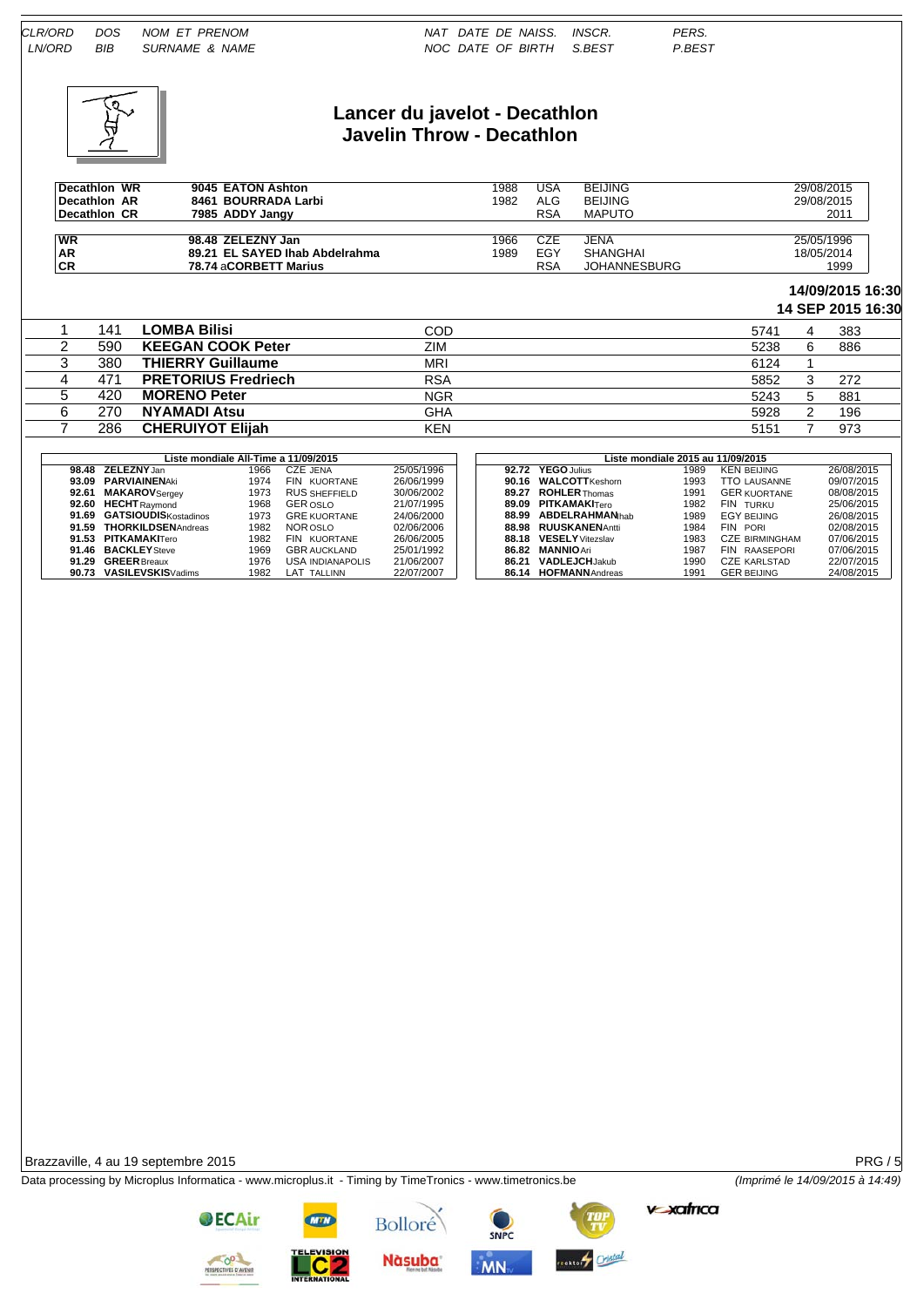

# **Lancer du marteau - Dames - Finale Hammer Throw - Women - Final**

| <b>WR</b> | 81.08 WLODARCZYK Anita | 985 | <b>POL</b> | CETNIEWO       | 01/08/2015 |
|-----------|------------------------|-----|------------|----------------|------------|
| <b>AR</b> | 69.70 SENE Amy         | 986 | <b>SEN</b> | FORBACH        | 25/05/2014 |
| <b>CR</b> | 65.70 HUSSEIN Marwa    |     | EGY        | <b>ALGIERS</b> | 2007       |

#### **14/09/2015 17:00 14 SEP 2015 17:00**

|   | 64  | <b>BATU BAWSITIKA Jennifer</b>  | CGO        | 59.16 |  |
|---|-----|---------------------------------|------------|-------|--|
|   | 294 | <b>KERUBO Rebecca</b>           | <b>KEN</b> | 48.34 |  |
|   | 428 | <b>OGUNLEYE Precious</b>        | <b>NGR</b> |       |  |
| 4 | 46  | <b>BAMBARA Kimalou Laetitia</b> | <b>BUR</b> | 64.39 |  |
|   | 411 | <b>FAMUREWA Rebecca</b>         | <b>NGR</b> |       |  |
|   |     | <b>BOUZEBRA Zouina</b>          | ALG        | 61.57 |  |
|   | 497 | <b>SENE' Amv</b>                | <b>SEN</b> |       |  |

|       | Liste mondiale All-Time a 11/09/2015 |      |                       |            | Liste mondiale 2015 au 11/09/2015 |                          |      |                       |            |  |  |
|-------|--------------------------------------|------|-----------------------|------------|-----------------------------------|--------------------------|------|-----------------------|------------|--|--|
|       | 81.08 WLODARCZYKAnita                | 1985 | POL CETNIEWO          | 01/08/2015 |                                   | 81.00 WLODARCZYKAnita    | 1985 | POL CETNIEWO          | 01/08/2015 |  |  |
|       | 79.42 HEIDLER Betty                  | 1983 | <b>GER HALLE</b>      | 21/05/2011 |                                   | 76.00 ZHANG Wenxiu       | 1986 | CHN BEIJING           | 27/08/2015 |  |  |
|       | 78.80 BELOBORODOVATatyana            | 1983 | <b>RUS MOSKVA</b>     | 16/08/2013 |                                   | 76.00 HEIDLER Betty      | 1983 | <b>GER CHEBOKSARY</b> | 01/06/2015 |  |  |
| 78.69 | <b>MIANKOVA</b> Aksana               | 1982 | <b>BLR MINSK</b>      | 18/07/2012 |                                   | 74.00 TAVERNIERAlexandra | 1993 | <b>FRA BEIJING</b>    | 26/08/2015 |  |  |
| 77.68 | <b>WANG</b> Zheng                    | 1987 | CHN CHENGDU           | 29/03/2014 |                                   | 74.00 HRASNOVAMartina    | 1983 | <b>SVK KAWASAKI</b>   | 10/05/2015 |  |  |
|       | 77.33 ZHANG Wenxiu                   | 1986 | <b>CHN INCHEON</b>    | 29/09/2014 |                                   | 74.00 WANG Zheng         | 1987 | CHN BEIJING           | 20/05/2015 |  |  |
|       | 77.26 KHANAFEYEVA AGAAFONOVA982      |      | <b>RUS TULA</b>       | 12/06/2006 |                                   | 74.00 MARGHIEVAZalina    | 1988 | MDA PITESTI           | 02/08/2015 |  |  |
|       | 77.13 KONDRATEVAOksana               | 1985 | <b>RUS ZHUKOVSKIY</b> | 30/06/2013 |                                   | 74.00 HITCHON Sophie     | 1991 | <b>GBR BEIJING</b>    | 27/08/2015 |  |  |
| 76.90 | <b>HRASNOVA</b> Martina              | 1983 | SVK trnava            | 16/05/2009 |                                   | 74.00 BESPALOVAMariya    | 1986 | <b>RUS YERINO</b>     | 24/07/2015 |  |  |
|       | 76.83 SKOLIMOWSKAKamila              | 1982 | POL DOHA              | 11/05/2007 |                                   | 74.00 FRIZELL Sultana    | 1984 | CAN KAWASAKI          | 10/05/2015 |  |  |

Brazzaville, 4 au 19 septembre 2015 PRG / 6

Data processing by Microplus Informatica - www.microplus.it - Timing by TimeTronics - www.timetronics.be *(Imprimé le 14/09/2015 à 14:49)*

**v-xafrica** 

**OECAir** 

**Nàsuba** 

Bolloré



**MN**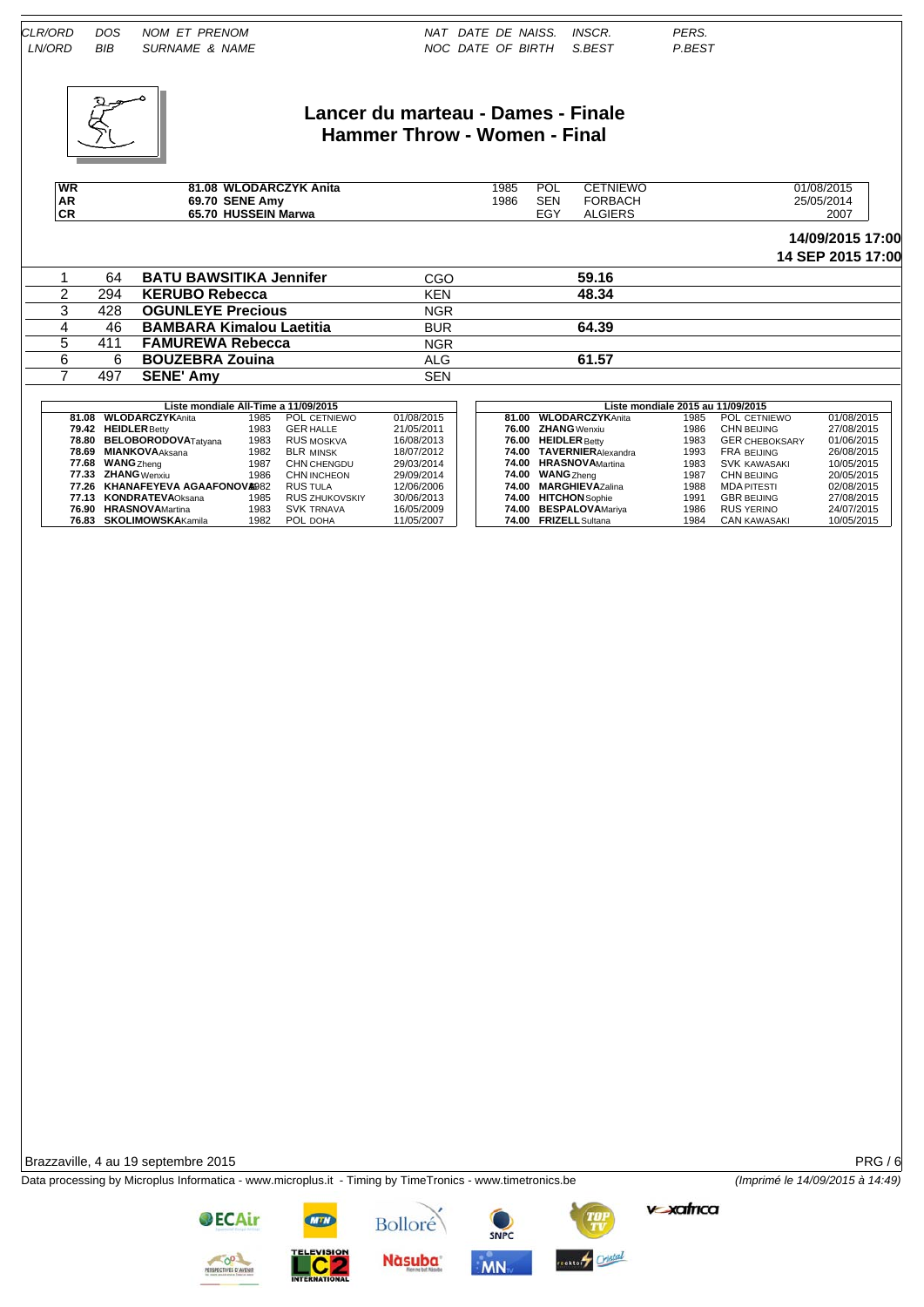

# **Saut en hauteur - Dames - Finale High Jump - Women - Final**

| <b>WR</b>      |     | 2.09 KOSTADINOVA Stefka              |            | 1965 | <b>BUL</b> | <b>ROMA</b>                       | 30/08/1987        |
|----------------|-----|--------------------------------------|------------|------|------------|-----------------------------------|-------------------|
| <b>AR</b>      |     | 2.06 CLOETE Hestrie                  |            | 1978 | <b>RSA</b> | <b>PARIS SAINT-</b>               | 31/08/2003        |
| <b>CR</b>      |     | 1.96 aCLOETE Hestrie                 |            |      | <b>RSA</b> | <b>JOHANNESBURG</b>               | 1999              |
|                |     |                                      |            |      |            |                                   | 14/09/2015 17:00  |
|                |     |                                      |            |      |            |                                   | 14 SEP 2015 17:00 |
|                | 491 | <b>DIOP Ndeve Diame</b>              | <b>SEN</b> |      |            |                                   |                   |
| $\overline{2}$ | 437 | OSAZUWA Uhunoma Naomi                | <b>NGR</b> |      |            |                                   |                   |
| 3              | 154 | <b>ATEF Hoda</b>                     | EGY        |      |            |                                   |                   |
| 4              | 439 | <b>SASEGBOM Motunrayo</b>            | <b>NGR</b> |      |            |                                   |                   |
| 5.             | 240 | <b>UCHAN Kut</b>                     | ETH.       |      |            | 1.70                              |                   |
| 6              | 450 | <b>DU PLESSIS Julia</b>              | <b>RSA</b> |      |            |                                   |                   |
|                | 158 | <b>HASSAN Bassant</b>                | EGY        |      |            |                                   |                   |
| 8              | 458 | <b>HIGGENS Marlize</b>               | <b>RSA</b> |      |            |                                   |                   |
| 9              | 504 | <b>LABICHE Lissa</b>                 | <b>SEY</b> |      |            | 1.92                              |                   |
| 10             | 404 | <b>AMATA Doreen</b>                  | <b>NGR</b> |      |            |                                   |                   |
| 11             | 462 | <b>KING Geraldine</b>                | <b>RSA</b> |      |            |                                   |                   |
|                |     |                                      |            |      |            |                                   |                   |
|                |     | Liste mondiale All-Time a 11/09/2015 |            |      |            | Liste mondiale 2015 au 11/09/2015 |                   |

|      | Liste mondiale All-Time a 11/09/2015 |      |                        |            |
|------|--------------------------------------|------|------------------------|------------|
| 2.09 | <b>KOSTADINOVAStefka</b>             | 1965 | <b>BUL ROMA</b>        | 30/08/1987 |
| 2.08 | <b>VLASIC</b> Blanka                 | 1983 | <b>CROZAGREB</b>       | 31/08/2009 |
|      | 2.07 ANDONOVALvudmila                | 1960 | <b>BUL BERLIN</b>      | 20/07/1984 |
| 2.07 | <b>CHICHEROVAAnna</b>                | 1982 | <b>RUS CHEBOKSARY</b>  | 22/07/2011 |
|      | 2.06 BERGQVISTKaisa                  | 1976 | <b>SWE EBERSTADT</b>   | 26/07/2003 |
| 2.06 | <b>CLOETE STROBECKHestrie</b>        | 1978 | <b>RSA SAINT DENIS</b> | 31/08/2003 |
|      | 2.06 SLESARENKOYelena                | 1982 | <b>RUS ATHINA</b>      | 28/08/2004 |
| 2.06 | <b>FRIEDRICHAriane</b>               | 1984 | <b>GER BERLIN</b>      | 14/06/2009 |
|      | 2.05 BYKOVATamara                    | 1958 | <b>URS KYIV</b>        | 22/06/1984 |
| 2.05 | <b>HENKEL</b> Heike                  | 1964 | <b>GER TOKYO</b>       | 31/08/1991 |

| Liste mondiale All-Time a 11/09/2015 |      |                       |            | Liste mondiale 2015 au 11/09/2015 |                                 |      |                       |            |  |  |  |
|--------------------------------------|------|-----------------------|------------|-----------------------------------|---------------------------------|------|-----------------------|------------|--|--|--|
| 2.09 KOSTADINOVAStefka               | 1965 | <b>BUL ROMA</b>       | 30/08/1987 | 2.00                              | <b>CHICHEROVAAnna</b>           | 1982 | RUS LAUSANNE          | 09/07/2015 |  |  |  |
| 2.08 VLASIC Blanka                   | 1983 | <b>CROZAGREB</b>      | 31/08/2009 | 2.00                              | <b>KUCHINA</b> Maria            | 1993 | <b>RUS BEIJING</b>    | 29/08/2015 |  |  |  |
| 2.07 ANDONOVALvudmila                | 1960 | <b>BUL BERLIN</b>     | 20/07/1984 | 2.00                              | <b>VLASIC</b> Blanka            | 1983 | <b>CROBELJING</b>     | 29/08/2015 |  |  |  |
| 2.07 CHICHEROVAAnna                  | 1982 | <b>RUS CHEBOKSARY</b> | 22/07/2011 | 2.00                              | <b>BEITIA</b> Ruth              | 1979 | ESP ROMA              | 04/06/2015 |  |  |  |
| 2.06 BERGQVISTKaisa                  | 1976 | <b>SWE EBERSTADT</b>  | 26/07/2003 | 2.00                              | <b>LICWINKO</b> Kamila          | 1986 | POL BEIJING           | 29/08/2015 |  |  |  |
| 2.06 CLOETE STROBECKHestrie          | 1978 | RSA SAINT DENIS       | 31/08/2003 | 2.00                              | <b>JUNGFLEISCH</b> Marie-Lauren | 1990 | <b>GER BEIJING</b>    | 29/08/2015 |  |  |  |
| 2.06 SLESARENKOYelena                | 1982 | <b>RUS ATHINA</b>     | 28/08/2004 | 2.00                              | <b>KINSEY</b> Frika             | 1988 | <b>SWE CHEBOKSARY</b> | 21/06/2015 |  |  |  |
| 2.06 FRIEDRICHAriane                 | 1984 | <b>GER BERLIN</b>     | 14/06/2009 | 2.00                              | <b>POOLEY</b> Isobel            | 1992 | <b>GBR BIRMINGHAM</b> | 04/07/2015 |  |  |  |
| 2.05 BYKOVATamara                    | 1958 | <b>URS KYIV</b>       | 22/06/1984 |                                   | 2.00 PATTERSONEleanor           | 1996 | <b>AUS SYDNEY</b>     | 15/03/2015 |  |  |  |
| 2.05 HENKEL Heike                    | 1964 | <b>GER TOKYO</b>      | 31/08/1991 |                                   | 2.00 SCHEPER Jeanelle           | 1994 | LCA STARKVILLE        | 15/05/2015 |  |  |  |
|                                      |      |                       |            |                                   |                                 |      |                       |            |  |  |  |

Brazzaville, 4 au 19 septembre 2015 **PRG / 7** 

Data processing by Microplus Informatica - www.microplus.it - Timing by TimeTronics - www.timetronics.be *(Imprimé le 14/09/2015 à 14:49)*

**OECAir** 

**v-xafrica** 







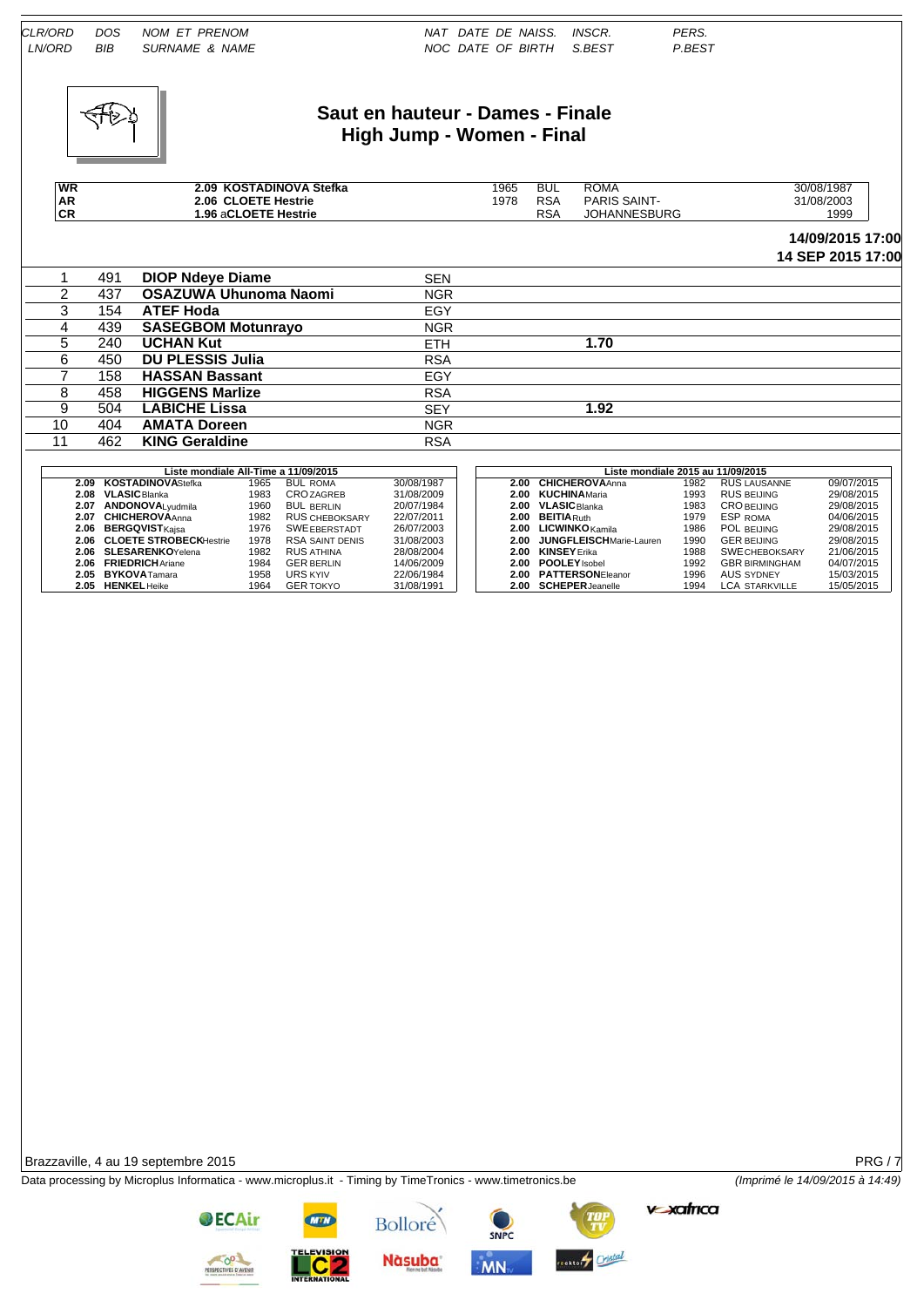

#### **Lancer du poids - Hommes - Finale Shot Put - Men - Final**

| WR       | <b>BARNES Randy</b><br><b>00.40</b><br>۰ . د∠ | 966 | USA               | WESTWOOD      | 20/05/1990 |
|----------|-----------------------------------------------|-----|-------------------|---------------|------------|
| AR<br>CR | 21.97 ROBBERTS<br>∣ Janus                     | 979 | <b>DCA</b><br>/⊂7 | <b>UGENE</b>  | 02/06/2001 |
|          | <b>FARAG YASSER Ibrahim</b><br>19.73          |     | <b>-011</b>       | <b>MAPUTC</b> | 2011       |

#### **14/09/2015 17:05 14 SEP 2015 17:05**

|     |                           |            |       | 17 JEI 2019 11:00 |
|-----|---------------------------|------------|-------|-------------------|
| 50  | <b>LINGANI Thimotee</b>   | <b>BUR</b> | 16.12 |                   |
| 72  | <b>ELEMBA WAKA Franck</b> | CGO        | 20.24 |                   |
| 555 | <b>ADANTOR Yawo</b>       | <b>TOG</b> | 17.41 |                   |
| 373 | <b>BAPTISTE Bernard</b>   | <b>MRI</b> | 16.47 |                   |
| 160 | <b>MAGDI Mohamed</b>      | EGY        |       |                   |
| 455 | <b>ENGELBRECHT Jaco</b>   | <b>RSA</b> |       |                   |

|       |                          | Liste mondiale All-Time a 11/09/2015 |                     |            |  |                            | Liste mondiale 2015 au 11/09/2015 |                         |            |
|-------|--------------------------|--------------------------------------|---------------------|------------|--|----------------------------|-----------------------------------|-------------------------|------------|
|       | 23.12 BARNES Randy       | 1966                                 | USA WESTWOOD        | 20/05/1990 |  | 22.56 KOVACS.Joe           | 1989                              | <b>USA MONACO</b>       | 17/07/2015 |
| 23.06 | <b>TIMMERMANNUIf</b>     | 1962                                 | <b>GDR HANIA</b>    | 22/05/1988 |  | 22.20 STORL David          | 1990                              | <b>GER LAUSANNE</b>     | 09/07/2015 |
|       | 22.91 ANDREI Alessandro  | 1959                                 | ITA<br>VIAREGGIO    | 12/08/1987 |  | 21.69 RICHARDSO'dayne      | 1988                              | JAM TORONTO             | 21/07/2015 |
|       | 22.86 a OLDFIELD Brian   | 1945                                 | USA EL PASO         | 10/05/1975 |  | 21.64 a CANTWELL Christian | 1980                              | USA EUGENE              | 28/06/2015 |
|       | 22.75 GUENTHOER Werner   | 1961                                 | SUI<br><b>BERN</b>  | 23/08/1988 |  | 21.62 WALSHTomas           | 1992                              | NZL ZAGREB              | 07/09/2015 |
|       | 22.67 TOTH Kevin         | 1967                                 | <b>USA LAWRENCE</b> | 19/04/2003 |  | 21.58 KOLASINACAsmir       | 1984                              | <b>SRB BEOGRAD</b>      | 27/06/2015 |
|       | 22.64 BEYER Udo          | 1955                                 | <b>GDR BERLIN</b>   | 20/08/1986 |  | 21.49 CLARKE.Jordan        | 1990                              | USA EUGENE              | 28/06/2015 |
|       | 22.56 KOVACSJoe          | 1989                                 | USA MONACO          | 17/07/2015 |  | 21.37 WHITING Rvan         | 1986                              | <b>USA EUGENE</b>       | 29/05/2015 |
|       | 22.54 CANTWELL Christian | 1980                                 | USA GRESHAM         | 05/06/2004 |  | 21.35 SCHMITTThomas        | 1989                              | <b>GER UBACH-PALENB</b> | 21/03/2015 |
|       | 22.52 BRENNERJohn        | 1961                                 | <b>USA WALNUT</b>   | 26/04/1987 |  | 21.30 HOFFA Reese          | 1977                              | USA DOHA                | 15/05/2015 |

|       | Liste mondiale 2015 au 11/09/2015 |      |                         |            |
|-------|-----------------------------------|------|-------------------------|------------|
| 22.56 | <b>KOVACSJoe</b>                  | 1989 | <b>USA MONACO</b>       | 17/07/2015 |
| 22.20 | <b>STORL</b> David                | 1990 | <b>GER LAUSANNE</b>     | 09/07/2015 |
|       | 21.69 RICHARDSO'davne             | 1988 | <b>JAM TORONTO</b>      | 21/07/2015 |
|       | 21.64 a CANTWELL Christian        | 1980 | <b>USA EUGENE</b>       | 28/06/2015 |
|       | 21.62 WALSHTomas                  | 1992 | NZL ZAGREB              | 07/09/2015 |
|       | 21.58 KOLASINACAsmir              | 1984 | <b>SRB BEOGRAD</b>      | 27/06/2015 |
| 21.49 | <b>CLARKE</b> Jordan              | 1990 | <b>USA EUGENE</b>       | 28/06/2015 |
|       | 21.37 WHITING Ryan                | 1986 | <b>USA EUGENE</b>       | 29/05/2015 |
|       | 21.35 SCHMITT <sub>Thomas</sub>   | 1989 | <b>GER UBACH-PALENB</b> | 21/03/2015 |
|       | 21.30 HOFFA Reese                 | 1977 | <b>USA DOHA</b>         | 15/05/2015 |

Brazzaville, 4 au 19 septembre 2015 PRG / 8

Data processing by Microplus Informatica - www.microplus.it - Timing by TimeTronics - www.timetronics.be *(Imprimé le 14/09/2015 à 14:49)*

**v-xafrica** 



**OECAir** 





SNPC estery Cristal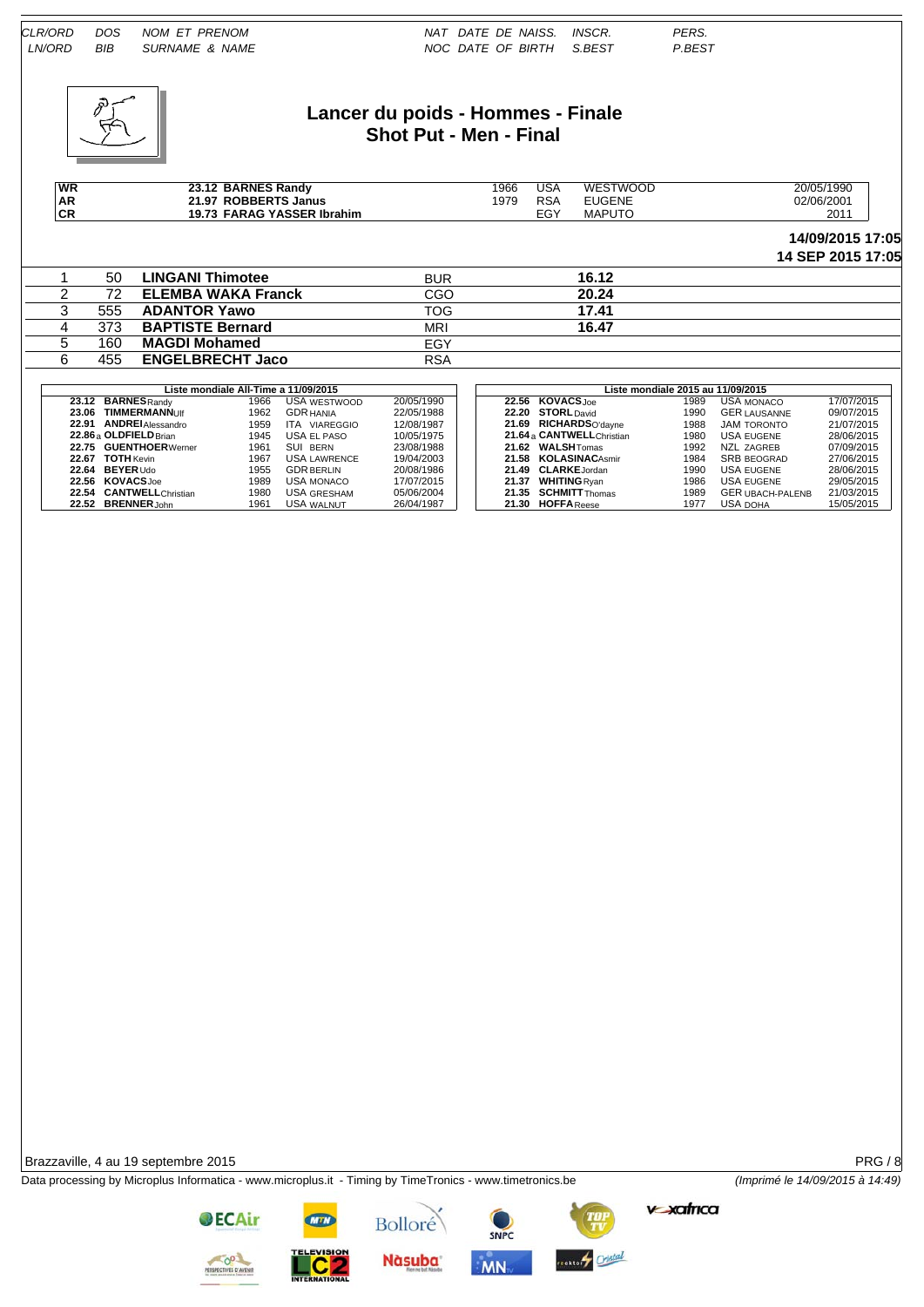

## **400 m - Dames - Demi-finale 400 m - Women - Semifinal**

| <b>WR</b> | KOCH Marita<br>47.60             | 1957 | GDR        | CANBERRA      | 06/10/1985 |
|-----------|----------------------------------|------|------------|---------------|------------|
| AR        | <b>OGUNKOYA Falilat</b><br>49.10 | 1968 | <b>NGR</b> | _ANTA<br>AIL  | 29/07/1996 |
| νn        | <b>YUSUF Fatima</b><br>49.43     |      | <b>NGR</b> | <b>HARARE</b> | 1995       |

# **DEMI-FINALE 1 DES 2 14/09/2015 17:10**

| <b>SEMIFINAL 1 OF 2</b> |     |                             |            |       | 14 SEP 2015 17:10 |
|-------------------------|-----|-----------------------------|------------|-------|-------------------|
|                         | 43  | <b>SELEKA Goitseone</b>     | <b>BOT</b> | 53.27 |                   |
|                         | 549 | <b>NDZINISA Phumlile</b>    | <b>SWZ</b> | 53.14 |                   |
|                         | 32  | <b>JELE Lydia</b>           | <b>BOT</b> | 52.86 |                   |
|                         | 413 | <b>GEORGE Patience Okon</b> | <b>NGR</b> | 52.87 |                   |
|                         | 409 | <b>ETIM Margaret</b>        | <b>NGR</b> | 53.18 |                   |
|                         | 360 | <b>DANTE' Dienebou</b>      | MLI        | 52.97 |                   |
|                         | 331 | <b>SYOMBUA Hellen</b>       | <b>KEN</b> | 53.88 |                   |
| 9                       | 470 | <b>PALFRAMAN Justine</b>    | <b>RSA</b> | 53.56 |                   |

#### **DEMI-FINALE 2 DES 2 14/09/2015 17:18**

| <b>SEMIFINAL 2 OF 2</b> |     |                              |            |       | 14 SEP 2015 17:18 |
|-------------------------|-----|------------------------------|------------|-------|-------------------|
|                         | 30  | <b>BOTLOGETSVE Christine</b> | <b>BOT</b> | 54.30 |                   |
|                         | 490 | <b>DIOP Fatoumata</b>        | SEN        | 53.07 |                   |
|                         | 435 | <b>OLUWATOSIN Adeloye</b>    | <b>NGR</b> | 51.86 |                   |
|                         | 323 | <b>NYATICHI Maureen</b>      | <b>KEN</b> | 53.87 |                   |
|                         | 581 | <b>MUPOPO Kabange</b>        | ZAM        | 51.19 |                   |
|                         | 390 | <b>HERUNGA Tiipekapora</b>   | <b>NAM</b> | 53.40 |                   |
|                         | 134 | <b>NKAMSAO Audrey</b>        | CMR        | 56.26 |                   |
|                         | 575 | <b>SHIDA Leni</b>            | UGA        | 53.00 |                   |

#### *Qualification: Les 3 premieres par serie (Q) et les 2 meilleurs temps (q) en Finale*

|       | Liste mondiale All-Time a 11/09/2015 |      |                     |            |  | Liste mondiale 2015 au 11/09/2015 |                              |      |                     |            |  |  |  |
|-------|--------------------------------------|------|---------------------|------------|--|-----------------------------------|------------------------------|------|---------------------|------------|--|--|--|
|       | 47.60 KOCH Marita                    | 1957 | <b>GDR CANBERRA</b> | 06/10/1985 |  |                                   | 49.00 FELIX Allyson          | 1985 | USA BEIJING         | 27/08/2015 |  |  |  |
| 47.99 | <b>KRATOCHVILOVA</b> Jarmila         | 1951 | <b>CZE HELSINKI</b> | 10/08/1983 |  | 50.00                             | <b>MILLER</b> Shaunae        | 1994 | <b>BAH BEIJING</b>  | 27/08/2015 |  |  |  |
|       | 48.25 PEREC Marie Jose               | 1968 | FRA ATLANTA         | 29/07/1996 |  |                                   | 50.00 MCCORORY Francena      | 1988 | <b>USA MONACO</b>   | 17/07/2015 |  |  |  |
|       | 48.27 VLADYKINA-BRYZGINAOlaa         | 1963 | URS CANBERRA        | 06/10/1985 |  |                                   | 50.00 RICHARDS-ROSSSanva     | 1985 | <b>USA KINGSTON</b> | 09/05/2015 |  |  |  |
|       | 48.59 KOCEMBOVATatana                | 1962 | <b>CZE HELSINKI</b> | 10/08/1983 |  |                                   | 50.00 JACKSON Shericka       | 1994 | JAM BEIJING         | 27/08/2015 |  |  |  |
|       | 48.63 FREEMANCathy                   | 1972 | AUS atlanta         | 29/07/1996 |  |                                   | 50.00 TINE DAY Christine     | 1986 | <b>JAM BEIJING</b>  | 27/08/2015 |  |  |  |
|       | 48.70 RICHARDS-ROSSSanva             | 1985 | <b>USA ATHINA</b>   | 16/09/2006 |  |                                   | 50.00 OHURUOGU Christine     | 1984 | <b>GBR BEIJING</b>  | 25/08/2015 |  |  |  |
|       | 48.83 BRISCO-HOOKSValerie            | 1960 | USA LOS ANGELES     | 06/08/1984 |  |                                   | 50.00 HASTINGSNatasha        | 1986 | <b>USA LONDON</b>   | 24/07/2015 |  |  |  |
|       | 48.89 GUEVARAAna Gabriela            | 1976 | MEX SAINT DENIS     | 27/08/2003 |  |                                   | 50.00 MCPHERSONStephenie Ann | 1988 | <b>JAM BEIJING</b>  | 25/08/2015 |  |  |  |
|       | 49.05 CHEESEBOROUGHChandra           | 1959 | USA LOS ANGELES     | 08/06/1984 |  |                                   | 50.00 RAZOR Bianca           | 1994 | <b>ROU BEIJING</b>  | 24/08/2015 |  |  |  |
|       |                                      |      |                     |            |  |                                   |                              |      |                     |            |  |  |  |

Brazzaville, 4 au 19 septembre 2015 PRG / 9

Data processing by Microplus Informatica - www.microplus.it - Timing by TimeTronics - www.timetronics.be *(Imprimé le 14/09/2015 à 14:49)*

**v-xatrica** 



**OECAir** 

**Bolloré** 

**Nàsuba** 

**MN** 



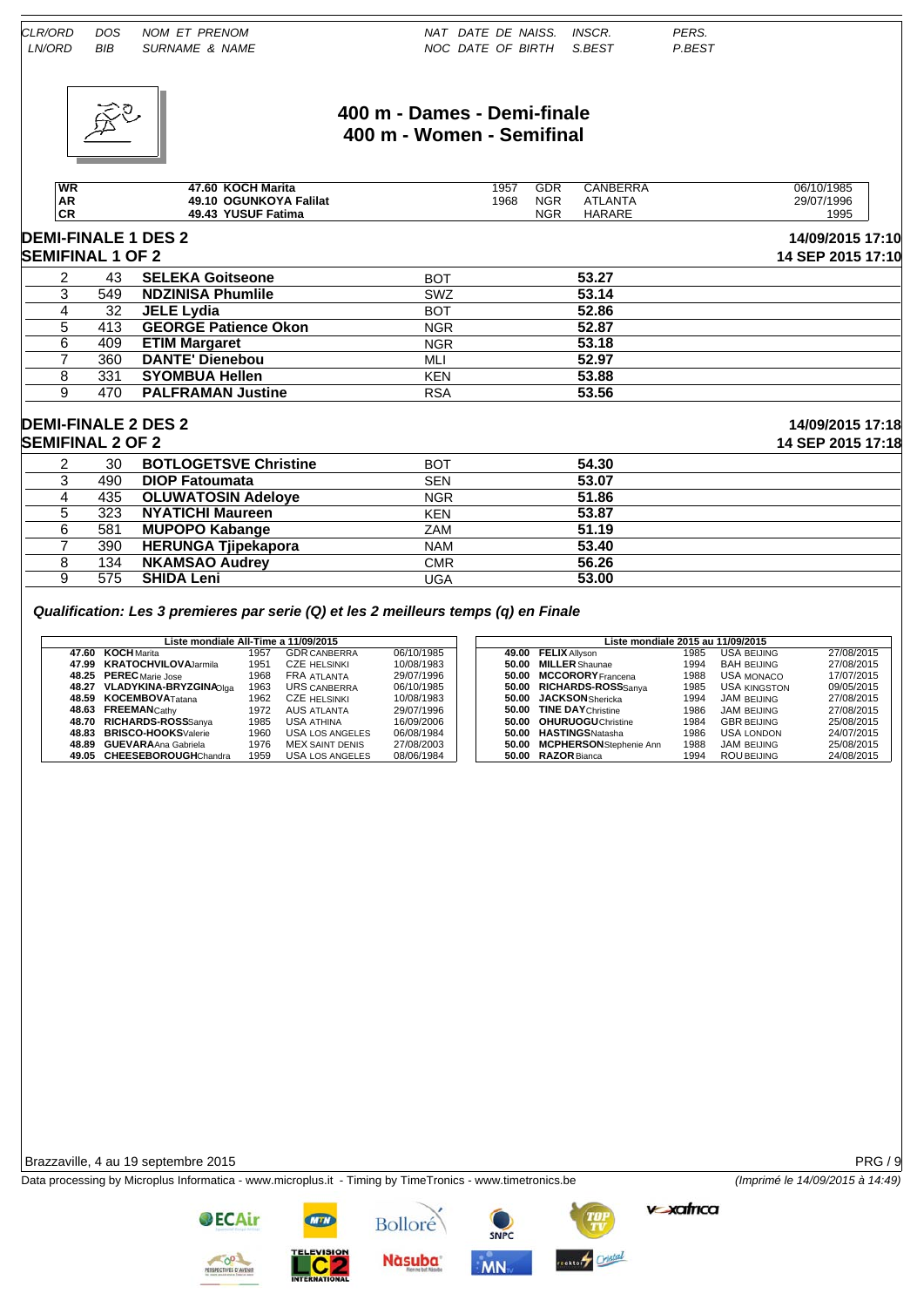

#### **400 m - Hommes - Demi-finale 400 m - Men - Semifinal**

| <b>WR</b>               |     | 43.18 JOHNSON Michael           |            | 1967 | USA        | <b>SEVILLA</b> | 26/08/1999                            |
|-------------------------|-----|---------------------------------|------------|------|------------|----------------|---------------------------------------|
| AR                      |     | 43.48 VAN NIEKERK Wayde         |            | 1992 | <b>RSA</b> | <b>BEIJING</b> | 26/08/2015                            |
| CR                      |     | 44.23 aEGBUNIKE Innocent        |            |      | <b>NGR</b> | <b>NAIROBI</b> | 1987                                  |
| <b>SEMIFINAL 1 OF 3</b> |     | <b>DEMI-FINALE 1 DES 3</b>      |            |      |            |                | 14/09/2015 17:25<br>14 SEP 2015 17:25 |
| 2                       | 502 | <b>HEDDY Marie</b>              | <b>SEY</b> |      |            | 47.70          |                                       |
|                         | 574 | <b>OPIO Denis</b>               | UGA        |      |            | 47.27          |                                       |
|                         | 424 | <b>OGHENEWEGBA Nathaniel Sa</b> | <b>NGR</b> |      |            | 46.24          |                                       |
| 5                       | 321 | <b>MWERESA Boniface</b>         | <b>KEN</b> |      |            | 45.83          |                                       |
| 6                       | 36  | <b>MAKWALA Isaac</b>            | <b>BOT</b> |      |            | 45.63          |                                       |
|                         | 464 | <b>MOGAWANE Ofentse</b>         | RSA        |      |            | 46.70          |                                       |

# **DEMI-FINALE 2 DES 3 14/09/2015 17:33**

|   | <b>SEMIFINAL 2 OF 3</b> |                             |            |       |  |  |  |  |  |
|---|-------------------------|-----------------------------|------------|-------|--|--|--|--|--|
|   | 339                     | <b>KHOUAJA Mohamed</b>      | LBA        | 47.82 |  |  |  |  |  |
|   | 106                     | <b>BACHIR AHMAT Mahamat</b> | CHA        | 47.19 |  |  |  |  |  |
|   | 264                     | <b>DASOR Emmanuel</b>       | <b>GHA</b> | 46.27 |  |  |  |  |  |
|   | 41                      | <b>NKOBOLO Onkabetse</b>    | <b>BOT</b> | 45.46 |  |  |  |  |  |
| 6 | 295                     | <b>KIBET Raymond</b>        | <b>KEN</b> | 46.67 |  |  |  |  |  |
|   | 408                     | <b>ERAYOKAN Orukpe</b>      | <b>NGR</b> | 45.84 |  |  |  |  |  |
|   | 210                     | <b>HAILU Kenenisa</b>       | <b>ETH</b> | 47.19 |  |  |  |  |  |
| 9 | 265                     | <b>EFFAH George</b>         | <b>GHA</b> | 46.79 |  |  |  |  |  |

# **DEMI-FINALE 3 DES 3 14/09/2015 17:41**

|   | <b>SEMIFINAL 3 OF 3</b> |                           |            |       |  |  |  |  |  |
|---|-------------------------|---------------------------|------------|-------|--|--|--|--|--|
|   | 494                     | <b>GUEYE Mamadou</b>      | <b>SEN</b> | 47.49 |  |  |  |  |  |
|   | 358                     | <b>BAMBA Diakalia</b>     | MLI        | 47.39 |  |  |  |  |  |
| 4 | 330                     | <b>SAMPAO Alex</b>        | <b>KEN</b> | 46.10 |  |  |  |  |  |
|   | 591                     | <b>NDHLOVU Rodwell</b>    | ZIM        | 46.40 |  |  |  |  |  |
|   | 537                     | <b>ELNOUR Sadam</b>       | <b>SUD</b> | 45.85 |  |  |  |  |  |
|   | 580                     | <b>KOMBE Saviour</b>      | <b>ZAM</b> | 46.12 |  |  |  |  |  |
|   | 37                      | <b>MAOTOANONG Leaname</b> | <b>BOT</b> | 47.16 |  |  |  |  |  |
|   | 440                     | <b>SIMMONSON Robert</b>   | <b>NGR</b> | 46.60 |  |  |  |  |  |
|   |                         |                           |            |       |  |  |  |  |  |

#### *Qualification: Les 2 premiers par serie (Q) et les 2 meilleurs temps (q) en Finale*

7 464 **MOGAWANE Ofentse** RSA **46.70** 8 268 **GYASI Daniel** GHA **46.43** 9 397 **NARIB Ernst** NAM **47.07**

| Liste mondiale All-Time a 11/09/2015 |      |                      |            |  |                          | Liste mondiale 2015 au 11/09/2015 |                        |            |
|--------------------------------------|------|----------------------|------------|--|--------------------------|-----------------------------------|------------------------|------------|
| 43.18 JOHNSON Michael                | 1967 | <b>USA SEVILLA</b>   | 26/08/1999 |  | 43.48 NIEKERK Wayde      | 1992                              | <b>RSA BEIJING</b>     | 26/08/2015 |
| 43.29 REYNOLDSButch                  | 1964 | <b>USA ZURICH</b>    | 17/08/1988 |  | 43.65 MERRITTLashawn     | 1986                              | USA BEIJING            | 26/08/2015 |
| 43.45 WARINER Jeremy                 | 1984 | USA OSAKA            | 31/08/2007 |  | 43.72 MAKWALAIsaac       | 1986                              | BOT LA CHAUX-DE-       | 05/07/2015 |
| 43.48 VAN NIEKERKWayde               | 1992 | RSA BEIJING          | 26/08/2015 |  | 43.78 JAMES Kirani       | 1992                              | <b>GRN BEIJING</b>     | 26/08/2015 |
| 43.50 WATTSQuincy                    | 1970 | <b>USA BARCELONA</b> | 05/08/1992 |  | 43.93 MASRAHIYousef      | 1987                              | <b>KSA BEIJING</b>     | 23/08/2015 |
| 43.72 MAKWALA Isaac                  | 1986 | BOT LE CHAUX-DE-     | 05/08/2015 |  | 43.93 MCDONALDRusheen    | 1992                              | <b>JAM BEIJING</b>     | 23/08/2015 |
| 43.74 MERRITT Lashawn                | 1986 | USA MOSKVA           | 13/08/2013 |  | 44.11 SANTOSLuquelin     | 1993                              | <b>DOMBELJING</b>      | 26/08/2015 |
| 43.74 JAMES Kirani                   | 1992 | <b>GRN LAUSANNE</b>  | 03/07/2014 |  | 44.27 GARDINER Steven    | 1995                              | <b>BAH NASSAU</b>      | 26/06/2015 |
| 43.81 EVERETT Danny                  | 1966 | USA NEW ORLEANS      | 26/06/1992 |  | 44.27 HAROUN Abdelalelah | 1997                              | QAT LA CHAUX-DE-       | 05/07/2015 |
| 43.86 a EVANSLee                     | 1947 | USA CIUDAD DE ME     | 18/10/1968 |  | 44.36 CEDENIO Machel     | 1995                              | <b>TTO GEORGE TOWN</b> | 16/05/2015 |

#### Brazzaville, 4 au 19 septembre 2015 PRG / 10

Data processing by Microplus Informatica - www.microplus.it - Timing by TimeTronics - www.timetronics.be *(Imprimé le 14/09/2015 à 14:49)*

**v xafrica** 

**ECTIVES D'AVE** 

**OECAir** 

**Nàsuba** 

**Bolloré** 

SNPC **MN** 



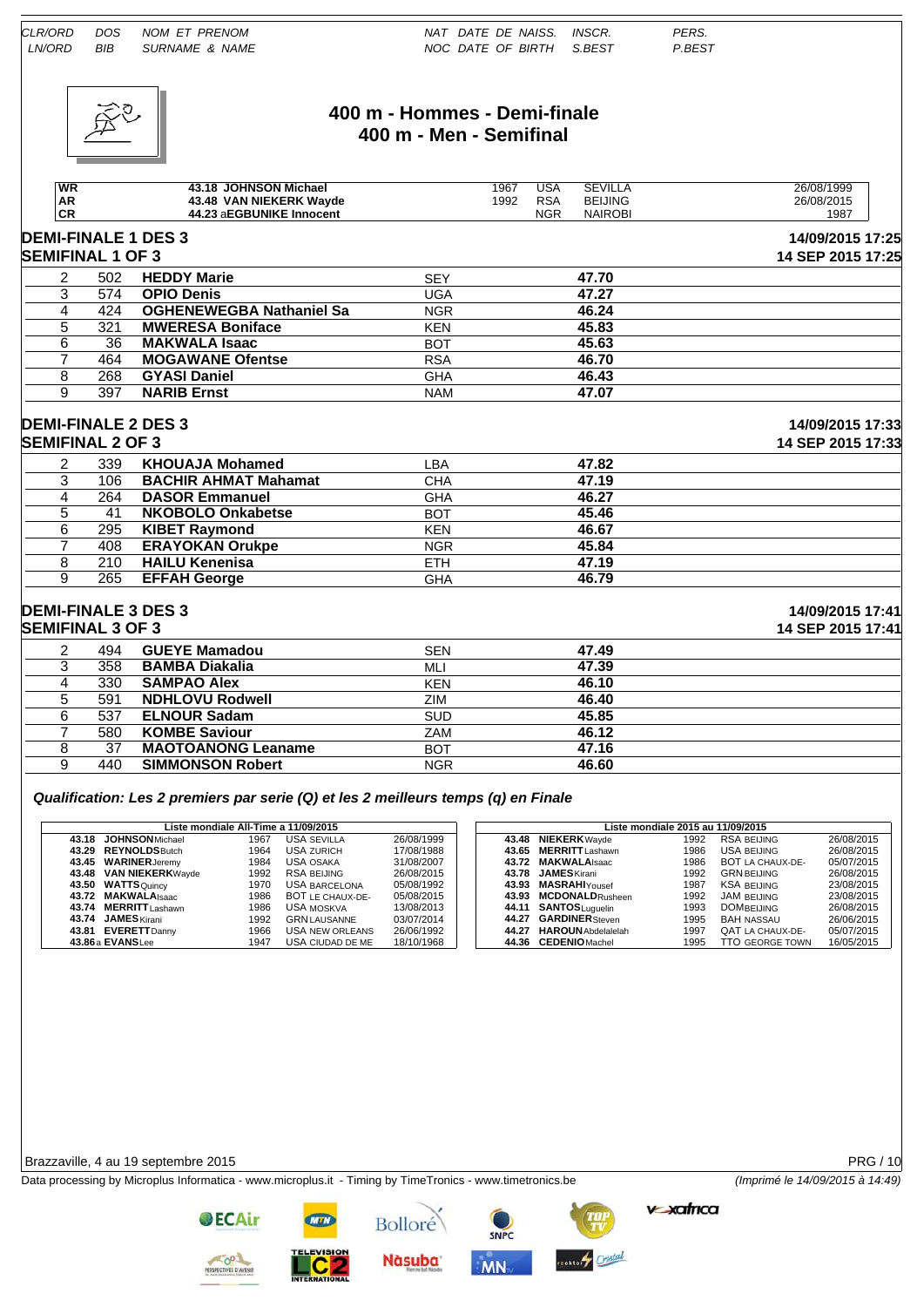

#### **Saut à la perche - Dames - Finale Pole Vault - Women - Final**

| <b>WR</b> | <b>ISINBAEVA Elena</b><br>5.06    | 1982 | <b>RUS</b> | ZUERICH           | 28/08/2009 |
|-----------|-----------------------------------|------|------------|-------------------|------------|
| AR<br>CR  | Elmarie<br><b>GERRYTS</b><br>4.42 | 972  | <b>RSA</b> | WESEL             | 12/06/2000 |
|           | 3.90 aDODD Samantha               |      | RS/        | SBURG<br>'OHANNE. | 1999       |

#### **14/09/2015 17:35 14 SEP 2015 17:35**

| 566 | <b>SYRINE Balti</b>    | TUN        | +.10 |  |
|-----|------------------------|------------|------|--|
| 562 | <b>MAHFOUDHI Dorra</b> | TUN        | 3.95 |  |
| 280 | <b>CHEBET Winnie</b>   | <b>KEN</b> |      |  |
| 121 | <b>OUATTARA Sinaly</b> | CIV        | 3.75 |  |
|     |                        |            |      |  |

| Liste mondiale All-Time a 11/09/2015 |                              |      |                         |            |  | Liste mondiale 2015 au 11/09/2015 |                            |      |                         |            |  |  |
|--------------------------------------|------------------------------|------|-------------------------|------------|--|-----------------------------------|----------------------------|------|-------------------------|------------|--|--|
| 5.06                                 | <b>ISINBAEVAElena</b>        | 1982 | <b>RUS ZUERICH</b>      | 28/08/2009 |  |                                   | 5.00 SILVA Yarislev        | 1987 | <b>CUB BECKUM</b>       | 02/08/2015 |  |  |
|                                      | 4.92 SUHR STUCZYNSKIJennifer | 1982 | USA EUGENE              | 06/07/2008 |  |                                   | 5.00 MURER Fabiana         | 1981 | <b>BRA BEIJING</b>      | 26/08/2015 |  |  |
|                                      | 4.90 SILVA Yarislev          | 1987 | <b>CUB HENGELO</b>      | 08/06/2013 |  |                                   | 5.00 KYRIAKOPOULOUNikoleta | 1986 | <b>GRE PARIS SAINT-</b> | 04/07/2015 |  |  |
|                                      | 4.88 FEOFANOVASvetlana       | 1980 | <b>RUS HERAKLION</b>    | 04/07/2004 |  |                                   | 5.00 SUHR Jennifer         | 1982 | USA EUGENE              | 28/06/2015 |  |  |
|                                      | 4.85 MURER Fabiana           | 1981 | <b>BRA SAN FERNANDO</b> | 04/06/2010 |  |                                   | 5.00 SIDOROVA Anzhelika    | 1991 | RUS LONDON              | 25/07/2015 |  |  |
|                                      | 4.83 DRAGILAStacy            | 1971 | USA OSTRAVA             | 08/06/2004 |  | 5.00                              | <b>MORRIS</b> Sandi        | 1992 | <b>USA HEUSDEN-ZOLD</b> | 18/07/2015 |  |  |
|                                      | 4.83 ROGOWSKAAnna            | 1981 | <b>POL BRUXELLES</b>    | 26/08/2005 |  |                                   | 5.00 SPIEGELBURGSilke      | 1986 | <b>GER CHEBOKSARY</b>   | 20/06/2015 |  |  |
|                                      | 4.83 KYRIAKOPOULOUNikoleta   | 1986 | <b>GRE PARIS SAINT-</b> | 04/07/2015 |  |                                   | 5.00 PTACNIKOVA Jirina     | 1986 | CZE PRAHA               | 01/07/2015 |  |  |
|                                      | 4.82 PYREK Monika            | 1980 | POL STUTTGART           | 22/09/2007 |  |                                   | 5.00 STEFANIDIEkaterini    | 1990 | <b>GRE DES MOINES</b>   | 24/04/2015 |  |  |
|                                      | 4.82 SPIEGELBURGSilke        | 1986 | <b>GER MONACO</b>       | 20/07/2012 |  |                                   | 5.00 PAYNE Demi            | 1991 | <b>USA HAMMOND</b>      | 08/05/2015 |  |  |

| Liste mondiale All-Time a 11/09/2015 |      |                         |            |  |  | Liste mondiale 2015 au 11/09/2015 |                            |      |                         |            |  |
|--------------------------------------|------|-------------------------|------------|--|--|-----------------------------------|----------------------------|------|-------------------------|------------|--|
| 5.06 ISINBAEVAElena                  | 1982 | <b>RUS ZUERICH</b>      | 28/08/2009 |  |  |                                   | 5.00 SILVA Yarislev        | 1987 | <b>CUB BECKUM</b>       | 02/08/2015 |  |
| 4.92 SUHR STUCZYNSKIJennifer         | 1982 | USA EUGENE              | 06/07/2008 |  |  | 5.00                              | <b>MURER</b> Fabiana       | 1981 | <b>BRA BEIJING</b>      | 26/08/2015 |  |
| 4.90 SILVA Yarislev                  | 1987 | <b>CUB HENGELO</b>      | 08/06/2013 |  |  |                                   | 5.00 KYRIAKOPOULOUNikoleta | 1986 | <b>GRE PARIS SAINT-</b> | 04/07/2015 |  |
| 4.88 FEOFANOVASvetlana               | 1980 | <b>RUS HERAKLION</b>    | 04/07/2004 |  |  |                                   | 5.00 SUHR Jennifer         | 1982 | <b>USA EUGENE</b>       | 28/06/2015 |  |
| 4.85 MURER Fabiana                   | 1981 | BRA SAN FERNANDO        | 04/06/2010 |  |  |                                   | 5.00 SIDOROVA Anzhelika    | 1991 | RUS LONDON              | 25/07/2015 |  |
| 4.83 DRAGILAStacy                    | 1971 | USA OSTRAVA             | 08/06/2004 |  |  | 5.00                              | <b>MORRIS</b> Sandi        | 1992 | <b>USA HEUSDEN-ZOLD</b> | 18/07/2015 |  |
| 4.83 ROGOWSKAAnna                    | 1981 | <b>POL BRUXELLES</b>    | 26/08/2005 |  |  |                                   | 5.00 SPIEGELBURGSilke      | 1986 | <b>GER CHEBOKSARY</b>   | 20/06/2015 |  |
| 4.83 KYRIAKOPOULOUNikoleta           | 1986 | <b>GRE PARIS SAINT-</b> | 04/07/2015 |  |  |                                   | 5.00 PTACNIKOVA Jirina     | 1986 | CZE PRAHA               | 01/07/2015 |  |
| 4.82 PYREK Monika                    | 1980 | POL STUTTGART           | 22/09/2007 |  |  |                                   | 5.00 STEFANIDIEkaterini    | 1990 | <b>GRE DES MOINES</b>   | 24/04/2015 |  |
| 4.82 SPIEGELBURGSilke                | 1986 | <b>GER MONACO</b>       | 20/07/2012 |  |  |                                   | 5.00 PAYNE Demi            | 1991 | <b>USA HAMMOND</b>      | 08/05/2015 |  |

Brazzaville, 4 au 19 septembre 2015 **PRG / 11** 

Data processing by Microplus Informatica - www.microplus.it - Timing by TimeTronics - www.timetronics.be *(Imprimé le 14/09/2015 à 14:49)*

**v-xafrica** 

**OECAir** 

**Nàsuba** 

Bolloré



**MN** 

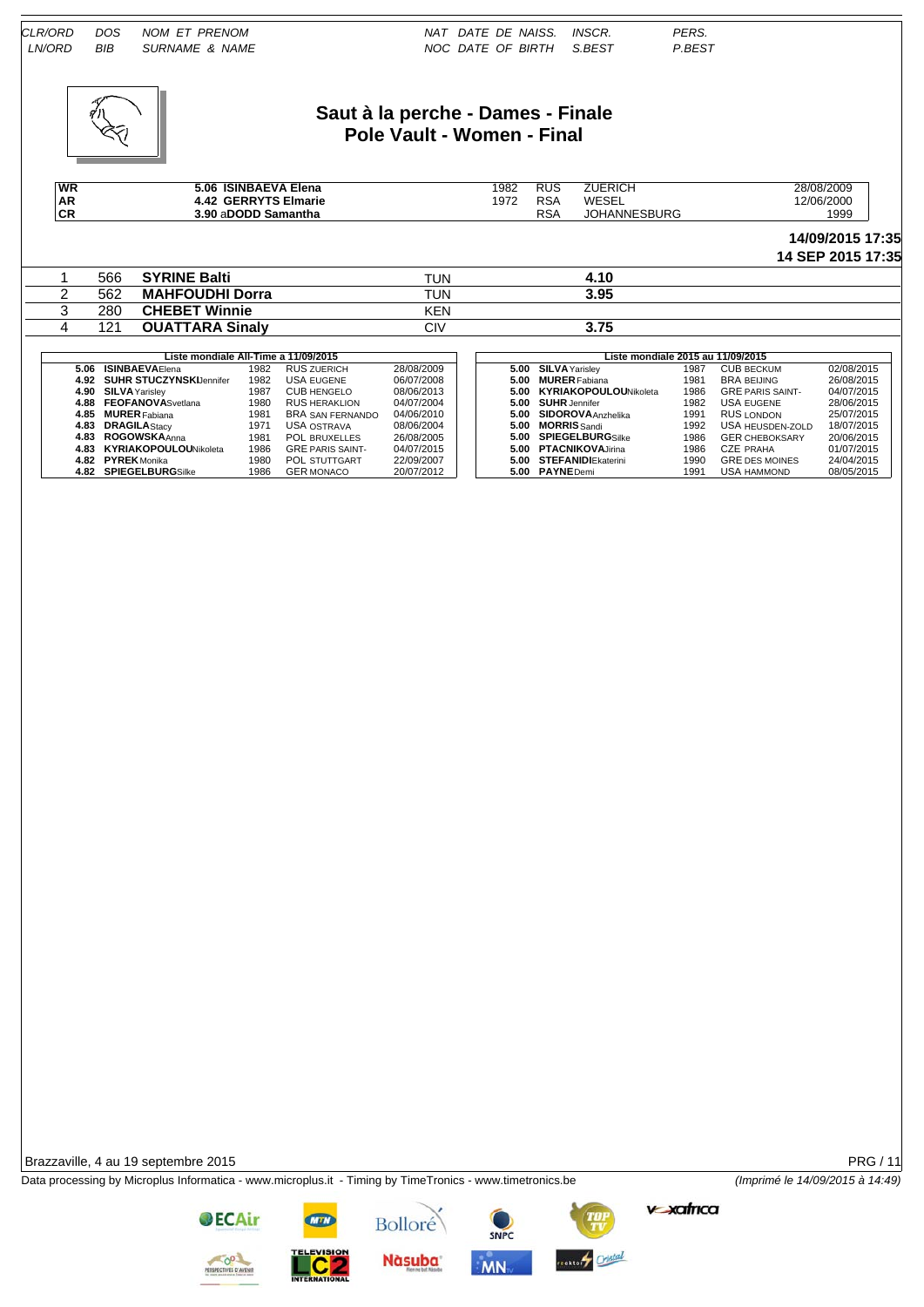

#### **Triple Saut - Hommes - Finale Triple Jump - Men - Final**

| <b>WR</b>     |     | 18.29 EDWARDS Jonathan        |            | 1966 | <b>GBR</b> | <b>GOTEBORG</b>  | 07/08/1995        |
|---------------|-----|-------------------------------|------------|------|------------|------------------|-------------------|
| AR            |     | 17.37 BOUGUETAIB Tarik        |            | 1981 | <b>MAR</b> | <b>KHEMISSET</b> | 14/07/2007        |
| <b>CR</b>     |     | 17.12 aDODO Francis           |            |      | <b>GHA</b> | <b>NAIROBI</b>   | 1987              |
|               |     |                               |            |      |            |                  | 14/09/2015 17:38  |
|               |     |                               |            |      |            |                  | 14 SEP 2015 17:38 |
|               | 55  | <b>ZANGO Fabrice</b>          | <b>BUR</b> |      |            | 16.76            |                   |
| $\mathcal{P}$ | 69  | <b>DAMBA DIAMANA Aude</b>     | CGO        |      |            | 16.65            |                   |
| 3             | 10  | <b>KAFIA Louhab</b>           | <b>ALG</b> |      |            | 16.76            |                   |
| 4             | 595 | <b>TSOAOULE Armand</b>        | <b>CMR</b> |      |            | 15.90            |                   |
| 5             | 572 | <b>OKOT Vincent</b>           | <b>UGA</b> |      |            | 16.01            |                   |
| 6             | 311 | <b>LANGAT Tera</b>            | <b>KEN</b> |      |            | 16.30            |                   |
|               | 465 | <b>MOKOENA Godfrey Khotso</b> | <b>RSA</b> |      |            |                  |                   |
| 8             | 297 | <b>KIMITEI Elijah</b>         | <b>KEN</b> |      |            | 16.63            |                   |
| 9             | 389 | <b>HAITENGI Roger</b>         | <b>NAM</b> |      |            | 16.74            |                   |
| 10            | 430 | <b>OKE Tosin</b>              | <b>NGR</b> |      |            |                  |                   |
| 11            | 361 | <b>DIA Mamadou Cherif</b>     | MLI        |      |            | 16.50            |                   |
| 12            | 75  | <b>ISSANGA Andrew</b>         | CGO        |      |            | 16.60            |                   |

| Liste mondiale All-Time a 11/09/2015 |      |                       |            |  | Liste mondiale 2015 au 11/09/2015 |                               |      |                       |            |  |  |  |
|--------------------------------------|------|-----------------------|------------|--|-----------------------------------|-------------------------------|------|-----------------------|------------|--|--|--|
| 18.29 EDWARDS Jonathan               | 1966 | <b>GBR GOTEBORG</b>   | 07/08/1995 |  |                                   | <b>18.21 TAYLOR Christian</b> | 1990 | <b>USA BEIJING</b>    | 27/08/2015 |  |  |  |
| 18.21 TAYLOR Christian               | 1990 | USA BEIJING           | 27/08/2015 |  |                                   | 18.08 PICHARDOPedro P.        | 1993 | CUB LA HABANA         | 28/05/2015 |  |  |  |
| 18.09 HARRISON Kenny                 | 1965 | USA ATLANTA           | 27/07/1996 |  |                                   | 17.53 CRADDOCKOmar            | 1991 | USA EUGENE            | 28/06/2015 |  |  |  |
| 18.08 PICHARDO Pedro P.              | 1993 | CUB DOHA              | 15/05/2015 |  |                                   | 17.52 EVORA Nelson            | 1984 | POR BEIJING           | 27/08/2015 |  |  |  |
| 18.04 TAMGHOTeddy                    | 1989 | FRA MOSKVA            | 18/07/2013 |  |                                   | 17.50 DENDY Marquis           | 1992 | USA EUGENE            | 12/06/2015 |  |  |  |
| 17.97 BANKS Willie                   | 1956 | USA INDIANAPOLIS      | 16/06/1985 |  |                                   | 17.48 CLAYE Will              | 1991 | USA EUGENE            | 28/06/2015 |  |  |  |
| 17.92 MARKOVKhristo                  | 1965 | <b>BUL ROMA</b>       | 31/08/1987 |  |                                   | 17.42 FEDOROV Aleksey         | 1991 | <b>RUS ADLER</b>      | 29/05/2015 |  |  |  |
| 17.92 BECKFORDJames                  | 1975 | <b>JAM ODESSA</b>     | 20/05/1995 |  |                                   | 17.34 ADAMSLvukman            | 1988 | <b>RUS CHEBOKSARY</b> | 05/08/2015 |  |  |  |
| 17.90 INOZEMTSEVVladimir             | 1964 | <b>URS BRATISLAVA</b> | 20/06/1990 |  |                                   | 17.29 SOROKIN Dmitriy         | 1992 | <b>RUS GWANGJU</b>    | 09/07/2015 |  |  |  |
| 17.90 JADEL Gregorio                 | 1980 | BRA BELEM             | 20/05/2007 |  |                                   | 17.24 TAMGHOTeddy             | 1989 | <b>FRA DOHA</b>       | 15/05/2015 |  |  |  |

13 223 **NEDESA Tesfaye** ETH **16.00**

15 329 **RUTO Kiplagat** KEN **16.04**

14 432 **OLAMIGOKE Olumide** NGR<br>15 329 **RUTO Kiplagat** KEN

Brazzaville, 4 au 19 septembre 2015 PRG / 12

Data processing by Microplus Informatica - www.microplus.it - Timing by TimeTronics - www.timetronics.be *(Imprimé le 14/09/2015 à 14:49)*



**Bolloré Nàsuba**  SNPC

MN



**v-xatrica**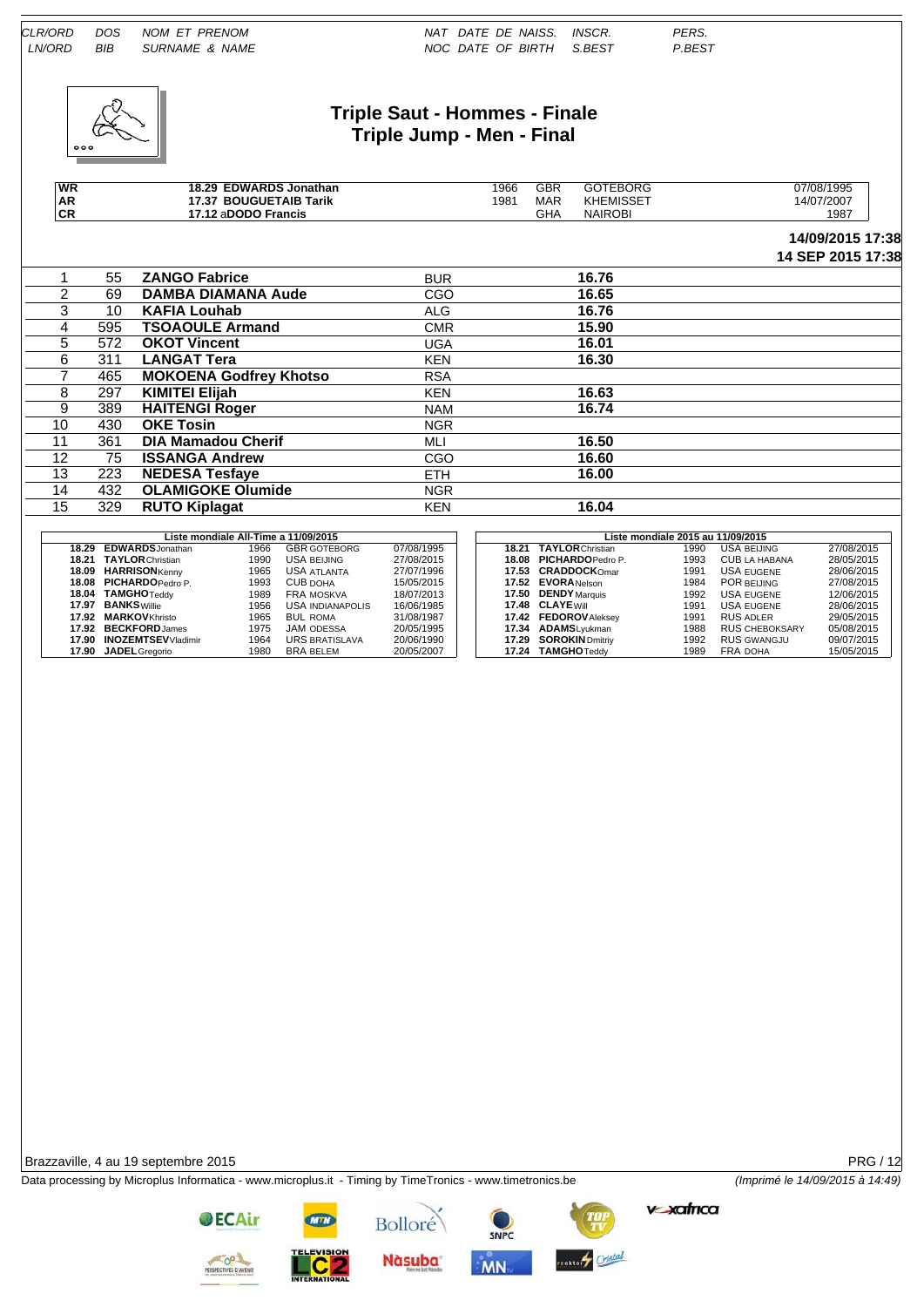

## **100 m - Dames - Finale 100 m - Women - Final**

| WR       | <b>GRIFFITH JOYNER Florence</b><br>10.49 | 1959 | JSA        | <b>INDIANAPOLIS</b> | 16/07/1988 |
|----------|------------------------------------------|------|------------|---------------------|------------|
| AR       | 10.79 OKAGBARE Blessing                  | 1988 | <b>NGR</b> | <b>LONDON</b>       | 27/07/2013 |
| cЕ<br>vΓ | 11.03 aNKU Mercy                         |      | <b>NGR</b> | <b>JOHANNESBURG</b> | 1999       |

#### **FINALE 14/09/2015 17:50 FINAL 14 SEP 2015 17:50**

| ------- |     |                               |            |       | . |
|---------|-----|-------------------------------|------------|-------|---|
|         | 271 | <b>OWUSU AGYAPONG Flings</b>  | <b>GHA</b> | 11.69 |   |
|         | 267 | <b>GYAMAN Beatrice</b>        | <b>GHA</b> | 11.70 |   |
|         | 289 | <b>KADOGO Eunice</b>          | <b>KEN</b> | 11.58 |   |
|         | 112 | <b>GOUENON Adeline</b>        | CIV        | 11.51 |   |
|         | 54  | <b>TRAORE' Pon Karidjatou</b> | <b>BUR</b> | 11.58 |   |
|         |     | <b>TALOU Marie Josee</b>      | CIV        | 11.07 |   |
|         | 412 | <b>FRANCIS Cecilia</b>        | <b>NGR</b> | 11.60 |   |
|         | 42  | <b>SEBELE Tsaone</b>          | <b>BOT</b> | 11.71 |   |

| Liste mondiale All-Time a 11/09/2015 |      |                     |            | Liste mondiale 2015 au 11/09/2015 |                               |      |                         |            |  |  |  |
|--------------------------------------|------|---------------------|------------|-----------------------------------|-------------------------------|------|-------------------------|------------|--|--|--|
| 10.49 GRIFFITH JOYNERFlorence        | 1959 | USA INDIANAPOLIS    | 16/07/1988 |                                   | 10.74 FRASER-PRYCEShelly-Ann  | 1986 | JAM PARIS SAINT-        | 04/07/2015 |  |  |  |
| <b>JETER</b> Carmelita<br>10.64      | 1979 | <b>USA SHANGHAI</b> | 20/09/2009 |                                   | 10.79 GARDNEREnglish          | 1992 | <b>USA EUGENE</b>       | 26/06/2015 |  |  |  |
| 10.65 a JONES Marion                 | 1975 | USA JOHANNESBURG    | 12/09/1998 |                                   | 10.80 OKAGBAREBlessing        | 1988 | NGR PARIS SAINT-        | 04/07/2015 |  |  |  |
| 10.70 FRASER-PRICEShelly-Ann         | 1986 | <b>JAM KINGSTON</b> | 29/06/2012 | 10.81                             | <b>AHOURE'</b> Murielle       | 1987 | CIV EUGENE              | 30/05/2015 |  |  |  |
| <b>ARRON</b> Christine<br>10.73      | 1973 | <b>FRA BUDAPEST</b> | 19/08/1998 | 10.81                             | <b>BOWIE</b> Tori             | 1990 | USA EUGENE              | 26/06/2015 |  |  |  |
| 10.74 OTTEY Merlene                  | 1960 | JAM milano          | 07/09/1996 | 10.81                             | <b>CHIPPERS</b> Dafne         | 1992 | <b>NED BEIJING</b>      | 24/08/2015 |  |  |  |
| 10.75 STEWARTKerron                  | 1984 | JAM ROMA            | 10/07/2009 |                                   | 10.84 THOMPSONElaine          | 1992 | JAM EUGENE              | 30/05/2015 |  |  |  |
| 10.76 ASHFORD Evelyn                 | 1957 | <b>USA ZURICH</b>   | 22/08/1984 |                                   | 10.84 BAPTISTEKelly-Ann       | 1986 | <b>TTO PORT OF SPAL</b> | 27/06/2015 |  |  |  |
| 10.76 CAMPBELL-BROWN Veronica        | 1982 | <b>JAM OSTRAVA</b>  | 31/05/2011 |                                   | 10.89 CAMPBELL-BROWN Veronica | 1982 | JAM BEIJING             | 24/08/2015 |  |  |  |
| 10.77 PRIVALOVAlrina                 | 1968 | <b>RUS LAUSANNE</b> | 06/07/1994 |                                   | 10.92 PRANDINIJenna           | 1992 | USA WALNUT              | 18/04/2015 |  |  |  |

Brazzaville, 4 au 19 septembre 2015 PRG / 13

Data processing by Microplus Informatica - www.microplus.it - Timing by TimeTronics - www.timetronics.be *(Imprimé le 14/09/2015 à 14:49)*

**v-xafrica** 



**OECAir** 



Bolloré

**Nàsuba** 



**MN** 

ester<sup>4</sup> Cristal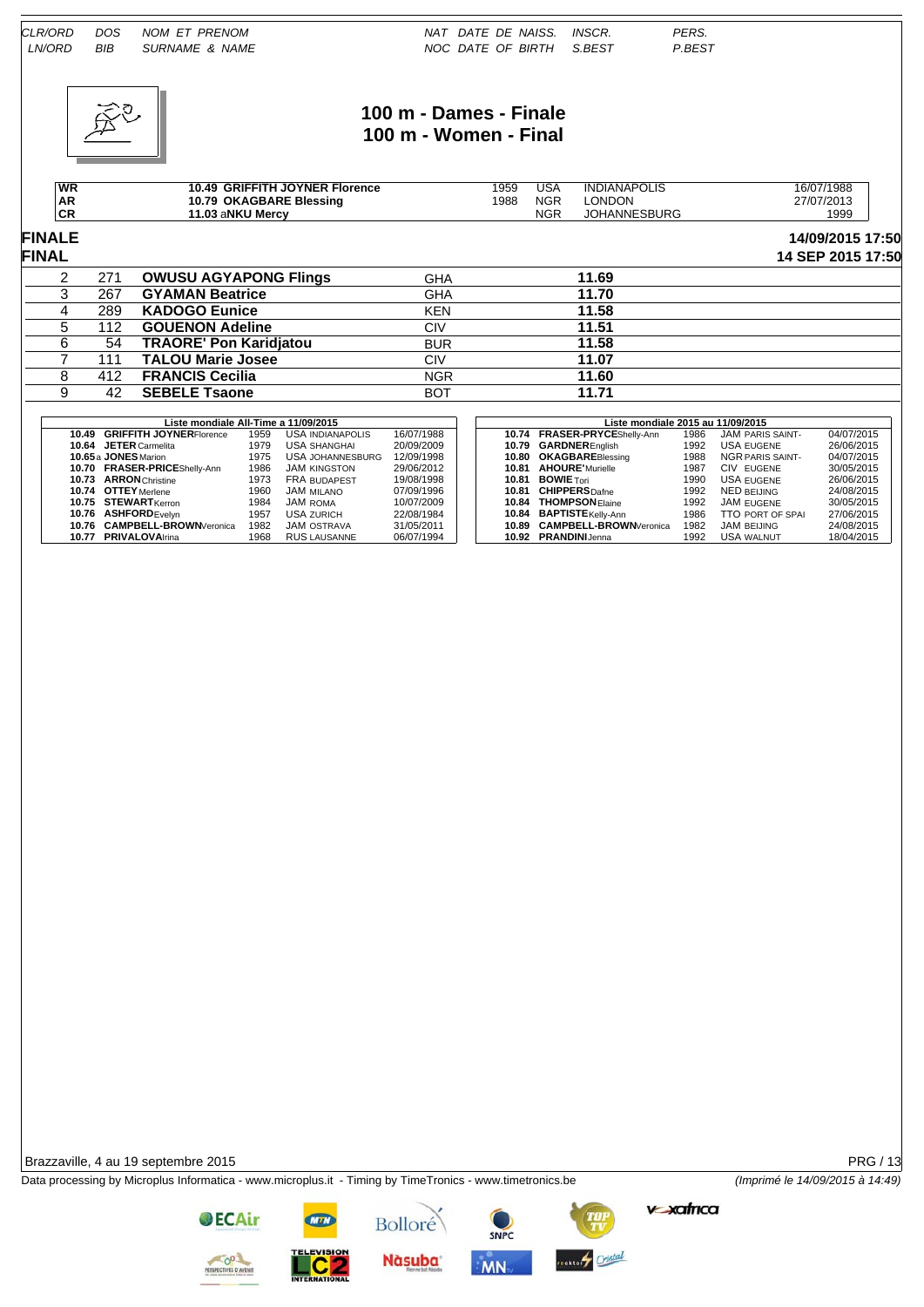

## **100 m - Hommes - Finale 100 m - Men - Final**

| WR              | <b>BOLT Usain</b><br>9.58        | 1986 | JAM        | <b>BERLIN</b> | 16/08/2009 |
|-----------------|----------------------------------|------|------------|---------------|------------|
| <b>AR</b>       | <b>FASUBA</b><br>Olusoii<br>9.85 | 1984 | <b>NGR</b> | <b>DOHA</b>   | 12/05/2006 |
| <b>CD</b><br>vΓ | <b>ALIU Deii</b><br>9.95         |      | <b>NGF</b> | ABUJA         | 2003       |

# **FINALE 14/09/2015 18:00**

| 14 SEP 2015 18:00 |  |  |  |  |
|-------------------|--|--|--|--|

| <b>FINAL</b> |      |                              |            |       | 14 SEP 2015 18:00 |
|--------------|------|------------------------------|------------|-------|-------------------|
|              | 342  | <b>LEHATA Mosito</b>         | ∟ES        | 10.35 |                   |
|              | 427  | <b>OGUNLEWE Seye</b>         | <b>NGR</b> | 10.35 |                   |
|              | 117  | <b>MEITE Ben Youssef</b>     | CIV        | 10.12 |                   |
|              | 113. | <b>HUA Koffy Wilfried</b>    | CIV        | 10.14 |                   |
|              | 407  | <b>EGWERO Ogho Oghene</b>    | <b>NGR</b> | 10.06 |                   |
|              | 578  | <b>KASINDA Brian</b>         | ZAM        | 10.29 |                   |
|              | 454  | <b>ENGEL Roscoe</b>          | <b>RSA</b> | 10.32 |                   |
|              | 418  | <b>IMHOAPERAMHE Nicholas</b> | <b>NGR</b> | 10.39 |                   |

|      |                         | Liste mondiale All-Time a 11/09/2015 |                                |            | Liste mondiale 2015 au 11/09/2015 |                        |      |                     |            |  |  |
|------|-------------------------|--------------------------------------|--------------------------------|------------|-----------------------------------|------------------------|------|---------------------|------------|--|--|
|      | 9.58 BOLT Usain         | 1986                                 | <b>JAM BERLIN</b>              | 16/08/2009 |                                   | 9.74 GATLIN Justin     | 1982 | <b>USA DOHA</b>     | 15/05/2015 |  |  |
|      | 9.69 GAY Tyson          | 1982                                 | <b>USA SHANGAL</b>             | 20/09/2009 | 9.79                              | <b>BOLT</b> Usain      | 1986 | <b>JAM BEIJING</b>  | 15/08/2015 |  |  |
| 9.69 | <b>BLAKE</b> Yohan      | 1989                                 | JAM LAUSANNE                   | 23/08/2012 | 9.81                              | <b>POWELL</b> Asafa    | 1982 | JAM PARIS SAINT-    | 04/07/2015 |  |  |
|      | 9.72 POWELL Asafa       | 1982                                 | JAM LAUSANNE                   | 02/09/2008 | 9.84                              | <b>BROMELL</b> Trayvon | 1995 | USA EUGENE          | 25/06/2015 |  |  |
|      | 9.74 GATLIN Justin      | 1982                                 | <b>USA DOHA</b>                | 15/05/2015 | 9.86                              | <b>BLEDMAN</b> Keston  | 1988 | TTO PORT OF SPAL    | 27/06/2015 |  |  |
|      | 9.78 CARTER Nesta       | 1985                                 | <b>JAM RIETI</b>               | 29/08/2010 | 9.86                              | <b>VICAUT</b> Jimmy    | 1992 | FRA PARIS SAINT-    | 04/07/2015 |  |  |
| 9.79 | <b>GREENE</b> Maurice   | 1974                                 | <b>USA ATHINA</b>              | 16/06/1999 |                                   | 9.86 RODGERSMike       | 1985 | <b>USA BEIJING</b>  | 23/08/2015 |  |  |
| 9.80 | <b>MULLINGS</b> Steve   | 1982                                 | JAM EUGENE                     | 04/06/2011 |                                   | 9.87 GAY Tyson         | 1982 | USA EUGENE          | 26/06/2015 |  |  |
| 9.82 | <b>THOMPSON Richard</b> | 1985                                 | <b><i>FTO PORT DE FRAN</i></b> | 21/06/2014 | 9.91                              | <b>OGUNODE</b> Femi    | 1991 | <b>QAT WUHAN</b>    | 04/06/2015 |  |  |
| 9.84 | <b>BAILEY</b> Donovan   | 1967                                 | <b>CAN ATLANTA</b>             | 27/07/1996 | 9.91                              | <b>ASHMEADENickel</b>  | 1990 | <b>JAM KINGSTON</b> | 26/06/2015 |  |  |

Brazzaville, 4 au 19 septembre 2015 PRG / 14

Data processing by Microplus Informatica - www.microplus.it - Timing by TimeTronics - www.timetronics.be *(Imprimé le 14/09/2015 à 14:49)*

**v-xafrica** 

**OECAir** 



Bolloré

**Nàsuba** 



**MN** 

ester<sup>4</sup> Cristal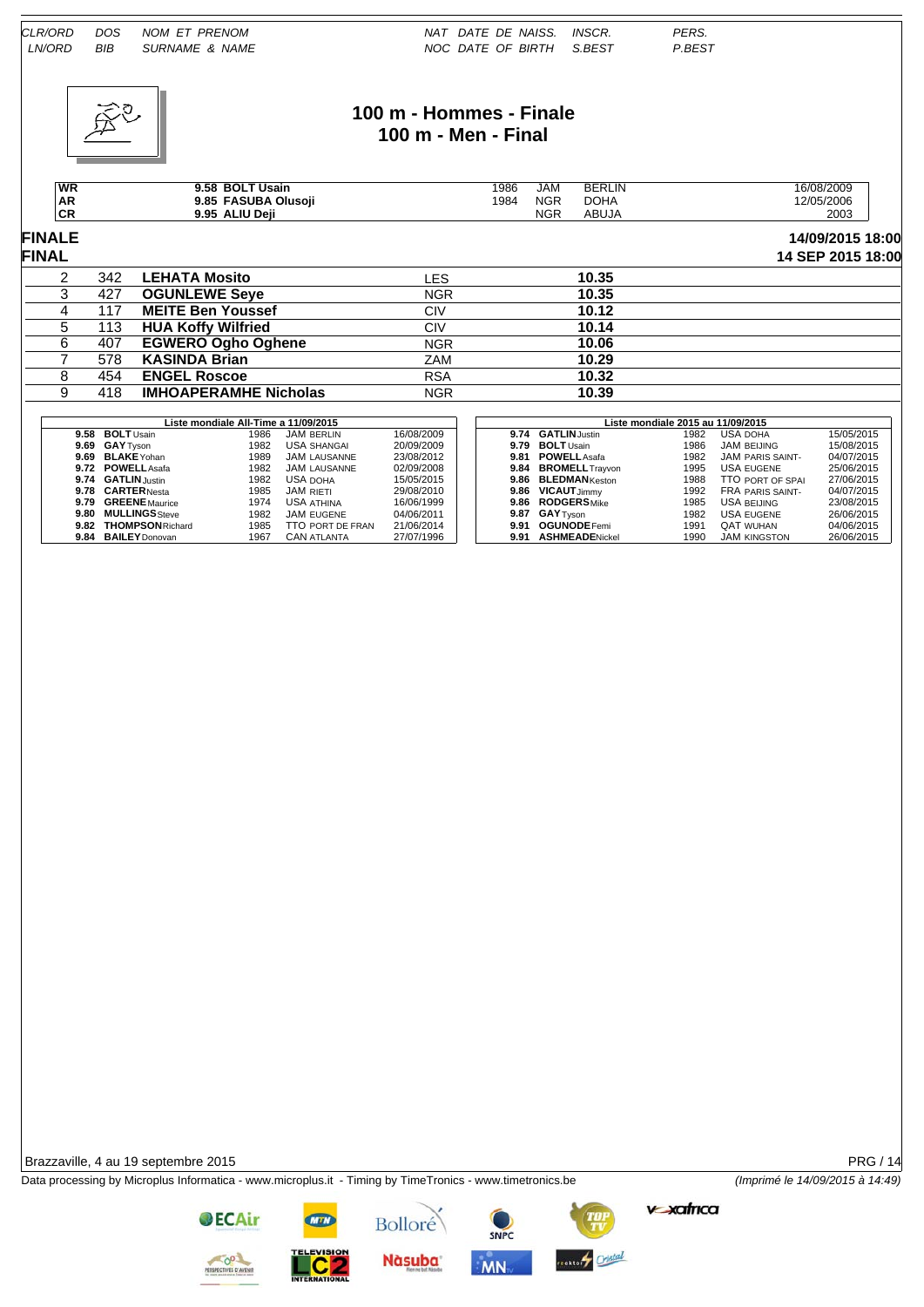

### **1500 m - Decathlon 1500 m - Decathlon**

| Decathlon WR | 9045 EATON Ashton          | 1988 | USA | <b>BEIJING</b>     | 29/08/2015 |
|--------------|----------------------------|------|-----|--------------------|------------|
| Decathlon AR | 8461 BOURRADA Larbi        | 1982 | ALG | <b>BEIJING</b>     | 29/08/2015 |
| Decathlon CR | 7985 ADDY Jangy            |      | RSA | <b>MAPUTO</b>      | 2011       |
|              |                            |      |     |                    |            |
| <b>WR</b>    | 3:26.00 EL GUERROUJ Hicham | 1974 | MAR | ROMA               | 14/07/1998 |
| <b>AR</b>    | 3:26.00 EL GUERROUJ Hicham | 1974 | MAR | ROMA               | 14/07/1998 |
| <b>CR</b>    | 3:34.10 mKEINO Kip         |      | KEN | <b>BRAZZAVILLE</b> | 1965       |

#### **14/09/2015 18:20**

**14 SEP 2015 18:20**

|  | 471  | <b>PRETORIUS Fredriech</b>           | <b>RSA</b> |                                   |
|--|------|--------------------------------------|------------|-----------------------------------|
|  | 380  | <b>THIERRY Guillaume</b>             | <b>MRI</b> |                                   |
|  | 420  | <b>MORENO Peter</b>                  | <b>NGR</b> |                                   |
|  | 270. | NYAMADI Atsu                         | <b>GHA</b> |                                   |
|  | 590  | <b>KEEGAN COOK Peter</b>             | ZIM        |                                   |
|  | 141  | <b>LOMBA Bilisi</b>                  | COD        |                                   |
|  | 286  | <b>CHERUIYOT Elijah</b>              | <b>KEN</b> |                                   |
|  |      |                                      |            |                                   |
|  |      | Liste mondiale All-Time a 11/09/2015 |            | Liste mondiale 2015 au 11/09/2015 |

|         |                            | Liste mondiale All-Time a 11/09/2015 |                      |            |
|---------|----------------------------|--------------------------------------|----------------------|------------|
| 3:26.00 | <b>EL GUERROUJHicham</b>   | 1974                                 | <b>MAR ROMA</b>      | 14/07/1998 |
|         | 3:26.34 LAGATBernard       | 1974                                 | <b>KEN BRUXELLES</b> | 24/08/2001 |
|         | 3:27.37 MORCELI Noureddine | 1970                                 | ALG NICE             | 12/07/1995 |
|         | 3:27.64 KIPLAGATSilas      | 1989                                 | <b>KEN MONACO</b>    | 18/07/2014 |
|         | 3:27.72 KIPROP Ashel       | 1989                                 | <b>KEN MONACO</b>    | 17/07/2015 |
|         | 3:28.12 NGENY Noah         | 1978                                 | <b>KEN ZURICH</b>    | 11/08/2000 |
|         | 3:28.75 MAKHKOUFITaoufik   | 1988                                 | ALG MONACO           | 17/08/2015 |
|         | 3:28.79 IGUIDER Abdaalati  | 1987                                 | <b>MAR MONACO</b>    | 17/08/2015 |
|         | 3:28.81 FARAHMohamed       | 1983                                 | <b>GBR MONACO</b>    | 17/08/2015 |
|         | 3:28.81 KEWMBOIRonald      | 1995                                 | <b>KEN MONACO</b>    | 17/08/2015 |
|         |                            |                                      |                      |            |

|                                 |      | Liste mondiale All-Time a 11/09/2015 |            | Liste mondiale 2015 au 11/09/2015 |                                 |      |                         |  |  |
|---------------------------------|------|--------------------------------------|------------|-----------------------------------|---------------------------------|------|-------------------------|--|--|
| 3:26.00 EL GUERROUJHicham       | 1974 | <b>MAR ROMA</b>                      | 14/07/1998 |                                   | 3:26.69 KIPROP Ashel            | 1989 | <b>KEN MONACO</b>       |  |  |
| $3:26.34$ $LAGAT\text{Bernard}$ | 1974 | <b>KEN BRUXELLES</b>                 | 24/08/2001 |                                   | 3:28.75 MAKHLOUFITaoufik        | 1988 | ALG MONACO              |  |  |
| 3:27.37 MORCELI Noureddine      | 1970 | ALG NICE                             | 12/07/1995 |                                   | 3:28.79 IGUIDER Abdalaati       | 1987 | MAR MONACO              |  |  |
| 3:27.64 KIPLAGATSilas           | 1989 | <b>KEN MONACO</b>                    | 18/07/2014 |                                   | 3:28.93 FARAHMohamed            | 1983 | <b>GBR MONACO</b>       |  |  |
| 3:27.72 KIPROP Ashel            | 1989 | KEN MONACO                           | 17/07/2015 |                                   | 3:29.67 MANANGOI Elijah Motonei | 1993 | <b>KEN MONACO</b>       |  |  |
| $3:28.12$ NGENY Noah            | 1978 | KEN ZURICH                           | 11/08/2000 |                                   | 3:30.10 BIWOTT Robert Kiptoo    | 1996 | <b>KEN MONACO</b>       |  |  |
| 3:28.75 MAKHKOUFITaoufik        | 1988 | ALG MONACO                           | 17/08/2015 |                                   | 3:30.12 KIPLAGATSilas           | 1989 | <b>KEN PARIS SAINT-</b> |  |  |
| 3:28.79 IGUIDER Abdaalati       | 1987 | <b>MAR MONACO</b>                    | 17/08/2015 |                                   | 3:30.17 SOULEIMANAyanleh        | 1992 | DJI PARIS SAINT-        |  |  |
| 3:28.81 FARAHMohamed            | 1983 | <b>GBR MONACO</b>                    | 17/08/2015 |                                   | 3:30.29 <b>WOTE</b> Aman        | 1984 | ETH MONACO              |  |  |
| 3:28.81 KEWMBOIRonald           | 1995 | <b>KEN MONACO</b>                    | 17/08/2015 |                                   |                                 |      |                         |  |  |

Brazzaville, 4 au 19 septembre 2015 PRG / 15

Data processing by Microplus Informatica - www.microplus.it - Timing by TimeTronics - www.timetronics.be *(Imprimé le 14/09/2015 à 14:49)*

SNPC

Bolloré

**Nàsuba** 





esternet Cristal



**OECAir**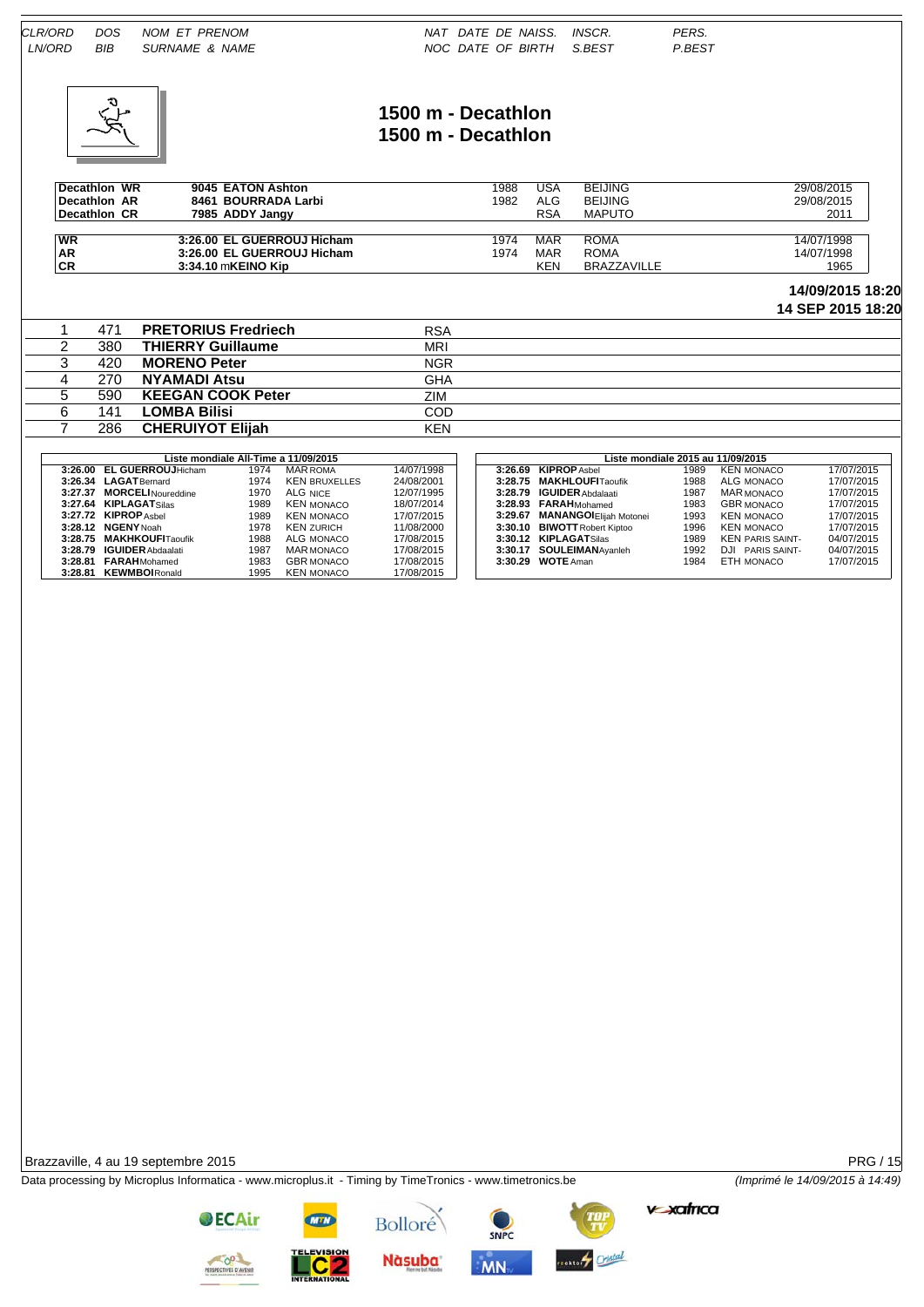

# **1500 m - Hommes - Finale 1500 m - Men - Final**

| <b>WR</b>      | . GUERROUJ Hicham<br>3:26.00       | '974 | MAR        | <b>ROMA</b>        | 14/07/1998 |
|----------------|------------------------------------|------|------------|--------------------|------------|
| <b>AR</b>      | GUERROUJ Hicham .<br>3:26.00<br>EL | '974 | MAR        | <b>ROMA</b>        | 14/07/1998 |
| <b>CE</b><br>◡ | 3:34.10 mKEINO Kip                 |      | <b>KEN</b> | <b>BRAZZAVILLE</b> | 1965       |

#### **FINALE 14/09/2015 18:30 FINAL 14 SEP 2015 18:30**

|                   | 519 | <b>HASSAN Ali Udou</b>       | <b>SOM</b> | 3:53.01   |  |
|-------------------|-----|------------------------------|------------|-----------|--|
| 2                 | 213 | KADI Aman                    | <b>ETH</b> | 3:36.80   |  |
| 3                 | 148 | <b>HISS BACHIR Youssouf</b>  | DJI        | 3:36.90   |  |
| 4                 | 559 | <b>AYOUNI Abdessalem</b>     | <b>TUN</b> | 3:41.99   |  |
| 5                 | 310 | <b>KWEMOI Ronald</b>         | <b>KEN</b> | 3:28.80h  |  |
| 6                 | 90  | <b>NGOUARE MOISSI Alex</b>   | CGO        | 3:47.03   |  |
|                   | 313 | <b>MAGUT James</b>           | <b>KEN</b> | 3:30.00 h |  |
| 8                 | 178 | <b>TEWELDE Tesfu</b>         | ERI        | 3:51.58   |  |
| 9                 | 150 | <b>MOUHYADINE Abdi Waiss</b> | DJI        | 3:36.09   |  |
| 10                | 202 | <b>GEBREMEDHIN Mekonen</b>   | <b>ETH</b> | 3:35.73   |  |
| 11                | 459 | <b>HLASELO Dumisane</b>      | <b>RSA</b> | 3:49.28   |  |
| $12 \overline{ }$ |     | <b>KEDDAR Salim</b>          | ALG        | 3:35.92   |  |
| 13                | 186 | <b>ASEFA Mulugeta</b>        | <b>ETH</b> | 3:37.00   |  |
|                   |     |                              |            |           |  |

|  |                           |      | Liste mondiale All-Time a 11/09/2015 |            |  |                                 | Liste mondiale 2015 au 11/09/2015 |                 |
|--|---------------------------|------|--------------------------------------|------------|--|---------------------------------|-----------------------------------|-----------------|
|  | 3:26.00 EL GUERROUJHicham | 1974 | <b>MAR ROMA</b>                      | 14/07/1998 |  | 3:26.69 KIPROP Ashel            | 1989                              | <b>KEN MON</b>  |
|  | 3:26.34 LAGATBernard      | 1974 | <b>KEN BRUXELLES</b>                 | 24/08/2001 |  | 3:28.75 MAKHLOUFITaoufik        | 1988                              | ALG MON         |
|  | 3:27.37 MORCELINoureddine | 1970 | ALG NICE                             | 12/07/1995 |  | 3:28.79 IGUIDER Abdalaati       | 1987                              | <b>MAR MON</b>  |
|  | 3:27.64 KIPLAGATSilas     | 1989 | KEN MONACO                           | 18/07/2014 |  | 3:28.93 FARAHMohamed            | 1983                              | <b>GBR MON</b>  |
|  | 3:27.72 KIPROP Ashel      | 1989 | <b>KEN MONACO</b>                    | 17/07/2015 |  | 3:29.66 WILLIS Nicholas         | 1983                              | NZL MON         |
|  | 3:28.12 NGENY Noah        | 1978 | <b>KEN ZURICH</b>                    | 11/08/2000 |  | 3:29.67 MANANGOI Elijah Motonei | 1993                              | <b>KEN MON</b>  |
|  | 3:28.75 MAKHKOUFITaoufik  | 1988 | ALG MONACO                           | 17/08/2015 |  | 3:30.10 BIWOTT Robert Kiptoo    | 1996                              | <b>KEN MON</b>  |
|  | 3:28.79 IGUIDER Abdaalati | 1987 | MAR MONACO                           | 17/08/2015 |  | 3:30.12 KIPLAGATSilas           | 1989                              | <b>KEN PARI</b> |
|  | 3:28.81 FARAHMohamed      | 1983 | <b>GBR MONACO</b>                    | 17/08/2015 |  | 3:30.17 SOULEIMANAvanleh        | 1992                              | DJI<br>PARI     |
|  | 3:28.81 KEWMBOIRonald     | 1995 | <b>KEN MONACO</b>                    | 17/08/2015 |  | 3:30.29 WOTE Aman               | 1984                              | ETH MON         |

|                            |      | Liste mondiale All-Time a 11/09/2015 |            |         | Liste mondiale 2015 au 11/09/2015 |      |                         |            |
|----------------------------|------|--------------------------------------|------------|---------|-----------------------------------|------|-------------------------|------------|
| 3:26.00 EL GUERROUJHicham  | 1974 | MAR ROMA                             | 14/07/1998 |         | 3:26.69 KIPROP Ashel              | 1989 | <b>KEN MONACO</b>       | 17/07/2015 |
| 3:26.34 LAGATBernard       | 1974 | <b>KEN BRUXELLES</b>                 | 24/08/2001 |         | 3:28.75 MAKHLOUFITaoufik          | 1988 | ALG MONACO              | 17/07/2015 |
| 3:27.37 MORCELI Noureddine | 1970 | ALG NICE                             | 12/07/1995 |         | 3:28.79 IGUIDER Abdalaati         | 1987 | MAR MONACO              | 17/07/2015 |
| 3:27.64 KIPLAGATSilas      | 1989 | KEN MONACO                           | 18/07/2014 |         | 3:28.93 FARAHMohamed              | 1983 | <b>GBR MONACO</b>       | 17/07/2015 |
| 3:27.72 KIPROPAshel        | 1989 | <b>KEN MONACO</b>                    | 17/07/2015 |         | 3:29.66 WILLIS Nicholas           | 1983 | NZL MONACO              | 17/07/2015 |
| 3:28.12 NGENY Noah         | 1978 | <b>KEN ZURICH</b>                    | 11/08/2000 | 3:29.67 | <b>MANANGOIEliiah Motonei</b>     | 1993 | <b>KEN MONACO</b>       | 17/07/2015 |
| 3:28.75 MAKHKOUFITaoufik   | 1988 | ALG MONACO                           | 17/08/2015 |         | 3:30.10 BIWOTT Robert Kiptoo      | 1996 | <b>KEN MONACO</b>       | 17/07/2015 |
| 3:28.79 IGUIDER Abdaalati  | 1987 | <b>MAR MONACO</b>                    | 17/08/2015 |         | 3:30.12 KIPLAGATSilas             | 1989 | <b>KEN PARIS SAINT-</b> | 04/07/2015 |
| 3:28.81 FARAHMohamed       | 1983 | <b>GBR MONACO</b>                    | 17/08/2015 |         | 3:30.17 SOULEIMANAvanleh          | 1992 | DJI PARIS SAINT-        | 04/07/2015 |
| 3:28.81 KEWMBOIRonald      | 1995 | KEN MONACO                           | 17/08/2015 |         | 3:30.29 WOTE Aman                 | 1984 | ETH MONACO              | 17/07/2015 |

Brazzaville, 4 au 19 septembre 2015 PRG / 17

Data processing by Microplus Informatica - www.microplus.it - Timing by TimeTronics - www.timetronics.be *(Imprimé le 14/09/2015 à 14:49)*



**OECAir** 

**Nàsuba** 

Bolloré



MN



**v**-xafrica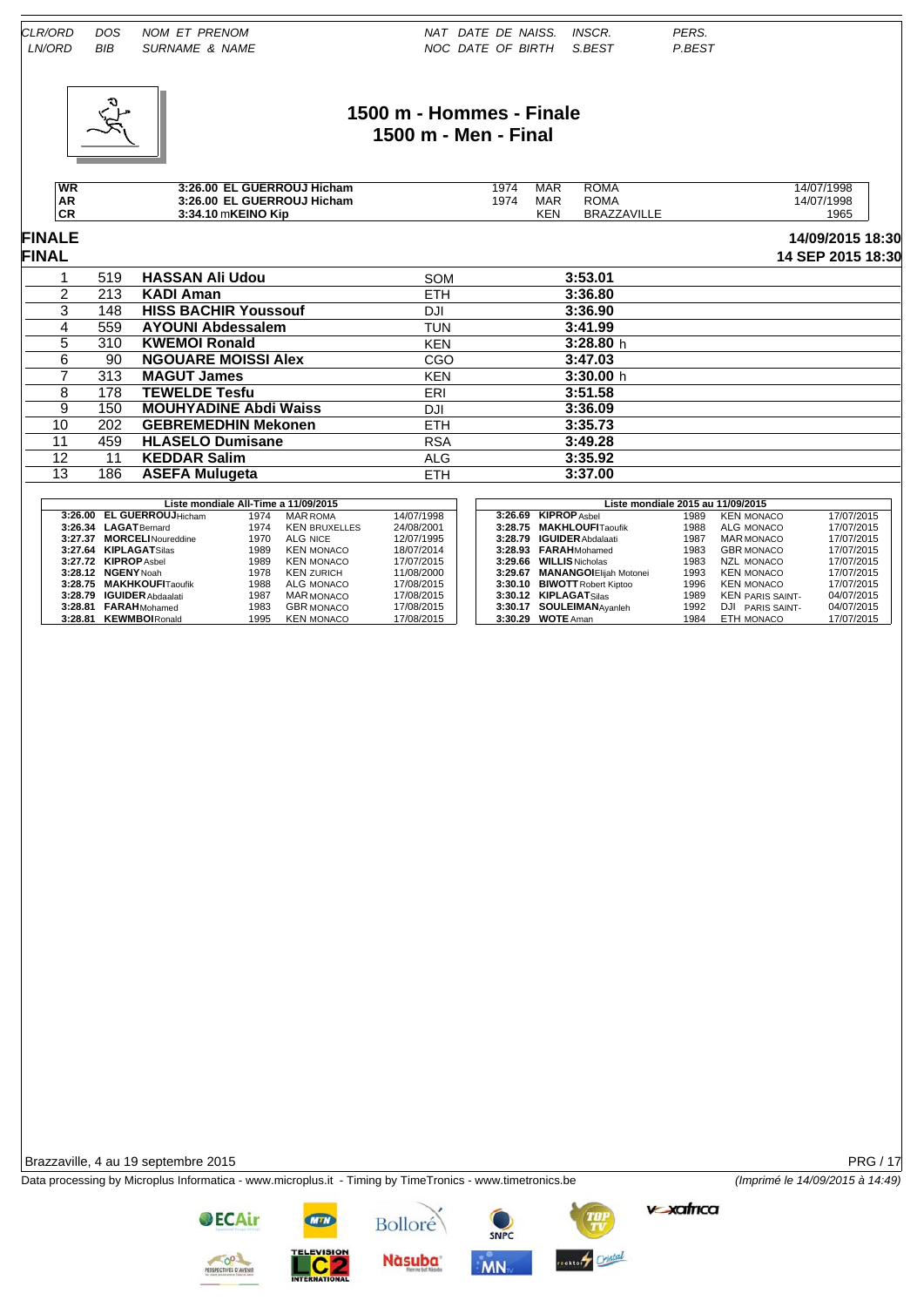| CLR/ORD       | <b>DOS</b> | NOM ET PRENOM               | NAT DATE DE NAISS.          | INSCR. | PERS.  |                   |
|---------------|------------|-----------------------------|-----------------------------|--------|--------|-------------------|
| LN/ORD        | BIB        | SURNAME & NAME              | NOC DATE OF BIRTH S.BEST    |        | P.BEST |                   |
|               |            |                             |                             |        |        |                   |
|               |            |                             |                             |        |        |                   |
|               |            |                             | 100 m - T54 Hommes - Finale |        |        |                   |
|               |            |                             |                             |        |        |                   |
|               |            |                             | 100 m - T54 Men - Final     |        |        |                   |
|               |            |                             |                             |        |        |                   |
|               |            |                             |                             |        |        |                   |
| <b>FINALE</b> |            |                             |                             |        |        | 14/09/2015 18:40  |
| <b>FINAL</b>  |            |                             |                             |        |        | 14 SEP 2015 18:40 |
| 2             | 696        | <b>ACHEAMPONG Felix</b>     | <b>GHA</b>                  | 16.73  |        |                   |
| 3             | 689        | <b>GOBE Christian Rene</b>  | <b>CMR</b>                  | 16.52  |        |                   |
| 4             | 674        | <b>ZOUINKHI Fathi</b>       | <b>TUN</b>                  | 15.29  |        |                   |
| 5             | 679        | <b>NKEGBE Botsyo</b>        | <b>GHA</b>                  | 15.48  |        |                   |
| 6             | 693        | <b>BOATENG Emmanuel Yaw</b> | <b>GHA</b>                  | 16.71  |        |                   |
|               | 690        | <b>GHARBI Yassine</b>       | <b>TUN</b>                  | 15.26  |        |                   |
| 8             | 695        | <b>AKANNI Jelili</b>        | <b>NGR</b>                  | 16.86  |        |                   |
| 9             | 688        | <b>HARACHIF Maamar</b>      | <b>ALG</b>                  | 15.97  |        |                   |
|               |            |                             |                             |        |        |                   |

Brazzaville, 4 au 19 septembre 2015 PRG / 18

Data processing by Microplus Informatica - www.microplus.it - Timing by TimeTronics - www.timetronics.be *(Imprimé le 14/09/2015 à 14:49)*

 $v$ -xafrica



**OECAir** 



SNPC **MN** 

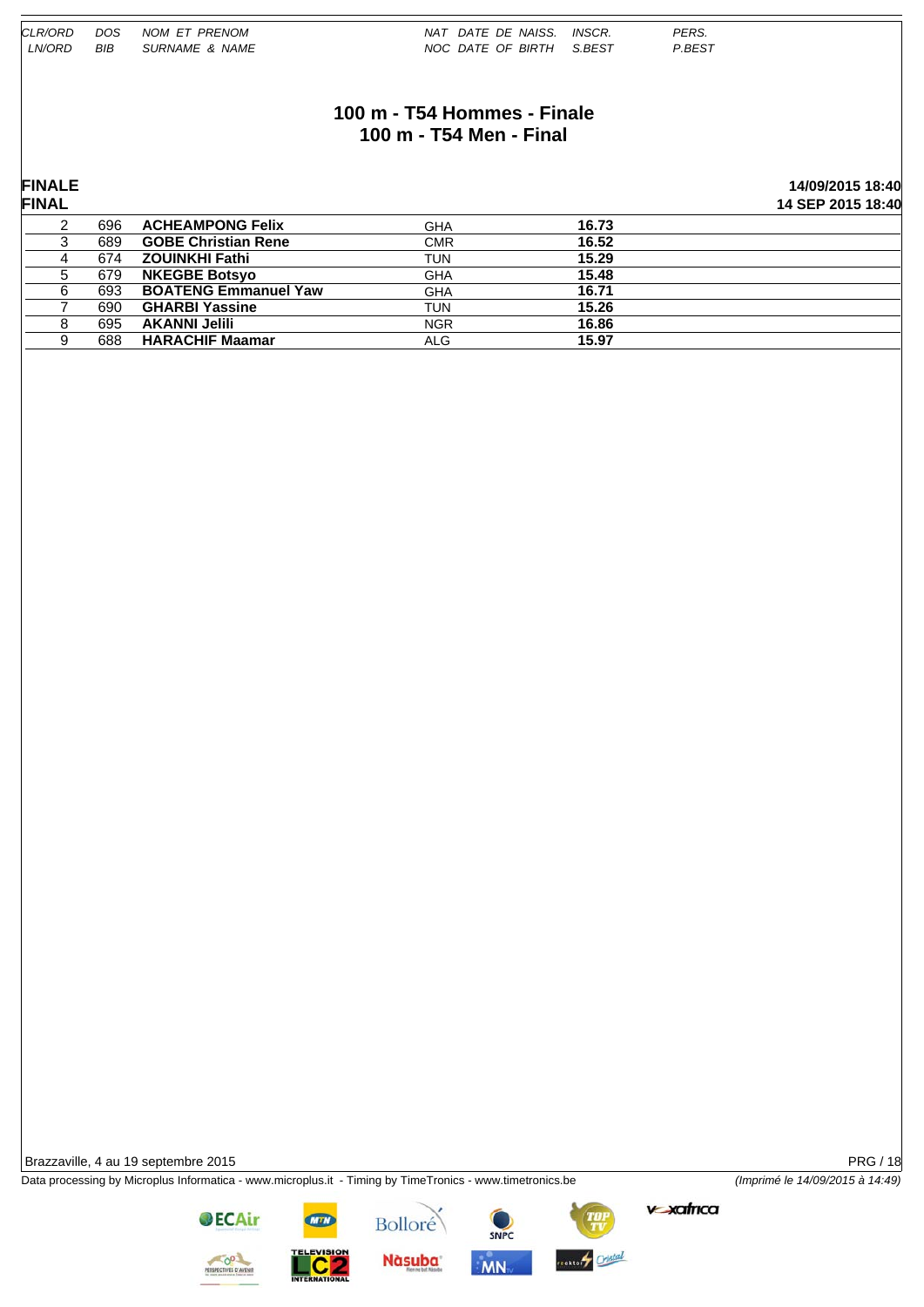

# **110 m Haies - Hommes - Finale 110 m Hurdles - Men - Final**

| <b>WR</b>       | <b>MERRITT</b><br>Aries<br>12.80         | 1985<br>- - - | USA<br>__                | .ES<br>UXELI<br><b>BR</b>  | 07/09/2012 |
|-----------------|------------------------------------------|---------------|--------------------------|----------------------------|------------|
| AR <sup>.</sup> | <b>FOURIE</b><br>Lehann<br>13.24         | 1987          | <b>RSA</b><br>$-$        | _ES<br>'UXFLI<br><b>BR</b> | 07/09/2012 |
| СR              | .AZIB<br>Othman<br><b>HADJ</b><br>. 3.48 |               | $\Delta$ $\Gamma$<br>ALC | <b>MAPUTC</b>              | 201        |

# **FINALE 14/09/2015 18:55**

| <b>FINAL</b> |     |                              |            |       | 14 SEP 2015 18:55 |
|--------------|-----|------------------------------|------------|-------|-------------------|
|              | 183 | <b>ALEMSHET Behailu</b>      | ETH        | 14.62 |                   |
|              | 76  | <b>ITOUA Michel</b>          | CGO        | 14.86 |                   |
|              | 446 | <b>ALKANA Antonio</b>        | <b>RSA</b> | 13.60 |                   |
|              | 16  | <b>MOKDELL Lyes</b>          | ALG        | 13.93 |                   |
|              | 401 | <b>AKINS Tyrone</b>          | <b>NGR</b> | 13.86 |                   |
|              | 364 | <b>TRAORE' Bano</b>          | MLI        | 14.03 |                   |
|              | 315 | <b>MBEVI MUTUNGA William</b> | <b>KEN</b> | 14.70 |                   |
|              | 309 | <b>KOSKEI Kiprono</b>        | KEN        | 14.48 |                   |

|       |                         | Liste mondiale All-Time a 11/09/2015 |                      |            |       | Liste mondiale 2015 au 11/09/2015 |                               |      |                         |            |  |
|-------|-------------------------|--------------------------------------|----------------------|------------|-------|-----------------------------------|-------------------------------|------|-------------------------|------------|--|
| 12.80 | <b>MERRITT</b> Aries    | 1985                                 | USA BRUXELLES        | 07/09/2012 |       |                                   | 12.94 ORTEGA Orlando          | 1991 | <b>CUB PARIS SAINT-</b> | 04/07/2015 |  |
| 12.87 | <b>ROBLES</b> Dayron    | 1986                                 | <b>CUB OSTRAVA</b>   | 12/06/2008 | 12.97 |                                   | <b>MCLEOD Omar</b>            | 1994 | <b>JAM KINGSTON</b>     | 27/06/2015 |  |
| 12.88 | <b>XIANG</b> Liu        | 1983                                 | <b>CHN LAUSANNE</b>  | 11/07/2006 |       |                                   | 12.98 OLIVER David            | 1982 | <b>USA PARIS SAINT-</b> | 04/07/2015 |  |
| 12.89 | <b>OLIVER</b> David     | 1982                                 | <b>USA PARIS</b>     | 16/07/2010 |       |                                   | 12.98 SHUBENKOV Sergey        | 1990 | RUS BEIJING             | 28/08/2015 |  |
| 12.90 | <b>ARNOLD</b> Dominique | 1973                                 | <b>USA LAUSANNE</b>  | 11/07/2006 |       |                                   | 13.03 PARCHMENTHansle         | 1990 | JAM BEIJING             | 28/08/2015 |  |
| 12.91 | <b>JACKSON</b> Colin    | 1967                                 | <b>GBR STUTTGART</b> | 20/08/1993 | 13.04 |                                   | <b>MERRITT</b> Aries          | 1982 | USA BEIJING             | 28/08/2015 |  |
| 12.92 | <b>KINGDOM</b> Roger    | 1962                                 | <b>USA ZURICH</b>    | 16/08/1989 |       | 13.06                             | <b>MARTINOT-LAGARDEPascal</b> | 1991 | FRA EUGENE              | 30/05/2015 |  |
| 12.92 | <b>JOHNSON</b> Allen    | 1971                                 | <b>USA ATLANTA</b>   | 23/06/1996 | 13.11 |                                   | <b>HARRIS</b> Aleec           | 1990 | <b>USA PARIS SAINT-</b> | 04/07/2015 |  |
| 12.93 | <b>NEHEMIAHRenaldo</b>  | 1959                                 | <b>USA ZURICH</b>    | 19/08/1981 |       |                                   | 13.12 RICHARDSONJason         | 1986 | <b>USA EUGENE</b>       | 28/06/2015 |  |
| 12.94 | <b>PIERCE Jack</b>      | 1962                                 | USA ATLANTA          | 22/06/1996 |       |                                   | 13.13 ASH Ronnie              | 1988 | <b>USA EUGENE</b>       | 28/06/2015 |  |

Brazzaville, 4 au 19 septembre 2015 PRG / 19

Data processing by Microplus Informatica - www.microplus.it - Timing by TimeTronics - www.timetronics.be *(Imprimé le 14/09/2015 à 14:49)*

Bolloré

**Nàsuba** 

SNPC

MN

**v**-xafrica

stuff Cristal



**OECAir**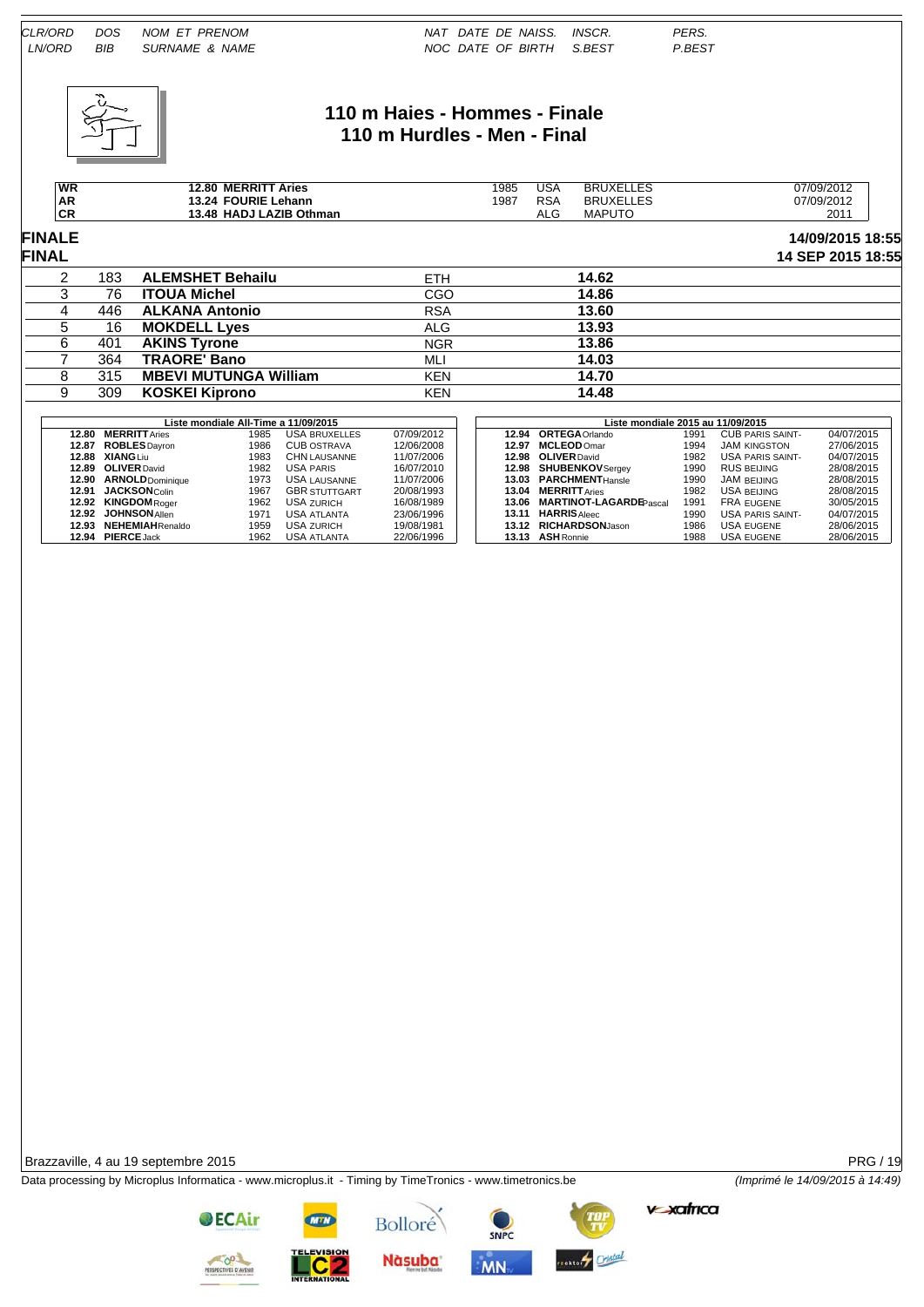

## **800 m - Dames - Finale 800 m - Women - Final**

| WR                    | <b>KRATOCHVILOVA Jarmila</b><br>1:53.28 | 1951 | ヘフロ<br>◡▵ | <b>MUNCHEN</b>      | 26/07/1983 |
|-----------------------|-----------------------------------------|------|-----------|---------------------|------------|
| AR                    | JELIMO Pamela<br>1:54.01                | 1989 | KEN.      | <b>ZURICH</b>       | 29/08/2008 |
| CD <sup>-1</sup><br>◡ | 1:56.99 aMUTOLA Maria de Lurdes         |      | MOZ       | <b>JOHANNESBURG</b> | 1999       |

**FINALE 14/09/2015 19:10 FINAL 14 SEP 2015 19:10**

|     |                        |            | .         |
|-----|------------------------|------------|-----------|
| 475 | <b>SEMENYA Caster</b>  | <b>RSA</b> | 2:07.25   |
| 406 | <b>EGBENIYI Abike</b>  | <b>NGR</b> | 2:06.52   |
| 231 | <b>SHUME Chaltu</b>    | <b>ETH</b> | 2:02.79   |
| 320 | <b>MWANZI Annet</b>    | <b>KEN</b> | 2:01.50h  |
| 280 | <b>CHEBET Winnie</b>   | <b>KEN</b> | 2:02.50h  |
| 184 | <b>ALEMU Habitam</b>   | <b>ETH</b> | 2:01.27   |
| 535 | <b>BAKIT Amina</b>     | <b>SUD</b> | 2:05.00 h |
| 571 | <b>NANYONDO Winnie</b> | UGA        | 2:04.28   |

|         | Liste mondiale All-Time a 11/09/2015 |      |                         |            |  |  | Liste mondiale 2015 au 11/09/2015 |      |                         |            |  |  |
|---------|--------------------------------------|------|-------------------------|------------|--|--|-----------------------------------|------|-------------------------|------------|--|--|
|         | 1:53.28 KRATOCHVILOVAJarmila         | 1951 | <b>CZE MUNCHEN</b>      | 26/07/1983 |  |  | 1:56.99 SUM Eunice Jepkoech       | 1988 | <b>KEN PARIS SAINT-</b> | 04/07/2015 |  |  |
|         | 1:53.43 OLIZARENKONadezhda           | 1953 | <b>URS MOSKVA</b>       | 27/07/1980 |  |  | 1:57.52 BISHOP Melissa            | 1988 | CAN BEIJING             | 27/08/2015 |  |  |
| 1:54.01 | <b>JELIMO</b> Pamela                 | 1989 | KEN ZURICH              | 29/08/2008 |  |  | 1:57.54 ZAMASOVAMarina            | 1987 | <b>BLR BEIJING</b>      | 27/08/2015 |  |  |
|         | 1:54.44 QUIROT Ana Fidelia           | 1963 | <b>CUB BARCELONA</b>    | 09/09/1989 |  |  | 1:57.70 ALMANZARose Mary          | 1992 | <b>CUB PARIS SAINT-</b> | 04/07/2015 |  |  |
| 1:54.81 | <b>MINEYEVA</b> Olga                 | 1952 | URS MOSKVA              | 27/07/1980 |  |  | 1:57.71 SHARPLynsey               | 1990 | <b>GBR BERLIN</b>       | 06/09/2015 |  |  |
|         | 1:54.94 KAZANKINATatvana             | 1952 | <b>URS MONTREAL</b>     | 26/07/1976 |  |  | 1:57.87 WILSON Aiee               | 1994 | <b>USA EUGENE</b>       | 30/05/2015 |  |  |
|         | 1:55.05 MELINTE Doina                | 1956 | <b>ROU BUCURESTI</b>    | 01/08/1982 |  |  | 1:57.95 BUCHEL Selina             | 1991 | <b>SUI PARIS SAINT-</b> | 04/07/2015 |  |  |
|         | 1:55.19 MUTOLA Maria de Lurdes       | 1972 | <b>MOZ ZURICH</b>       | 17/08/1994 |  |  | 1:58.34 KOHLMANNFabienne          | 1989 | <b>GER BERLIN</b>       | 06/09/2015 |  |  |
|         | 1:55.19 BATAGELIJolanda              | 1976 | <b>SLO HEUSDEN ZOLD</b> | 20/07/2002 |  |  | $1:58.35$ JOZWIK Joanna           | 1991 | POL BEIJING             | 27/08/2015 |  |  |
|         | 1:55.26 GRAU Sigrun                  | 1965 | <b>GDR ROMA</b>         | 31/08/1987 |  |  | 1:58.50 HASSANSifan               | 1993 | <b>NED BEIJING</b>      | 27/08/2015 |  |  |

Brazzaville, 4 au 19 septembre 2015 PRG / 20

Data processing by Microplus Informatica - www.microplus.it - Timing by TimeTronics - www.timetronics.be *(Imprimé le 14/09/2015 à 14:49)*

Bolloré

**Nàsuba** 

SNPC

**MN** 

ester Cristal

**OECAir** 

**v**-xafrica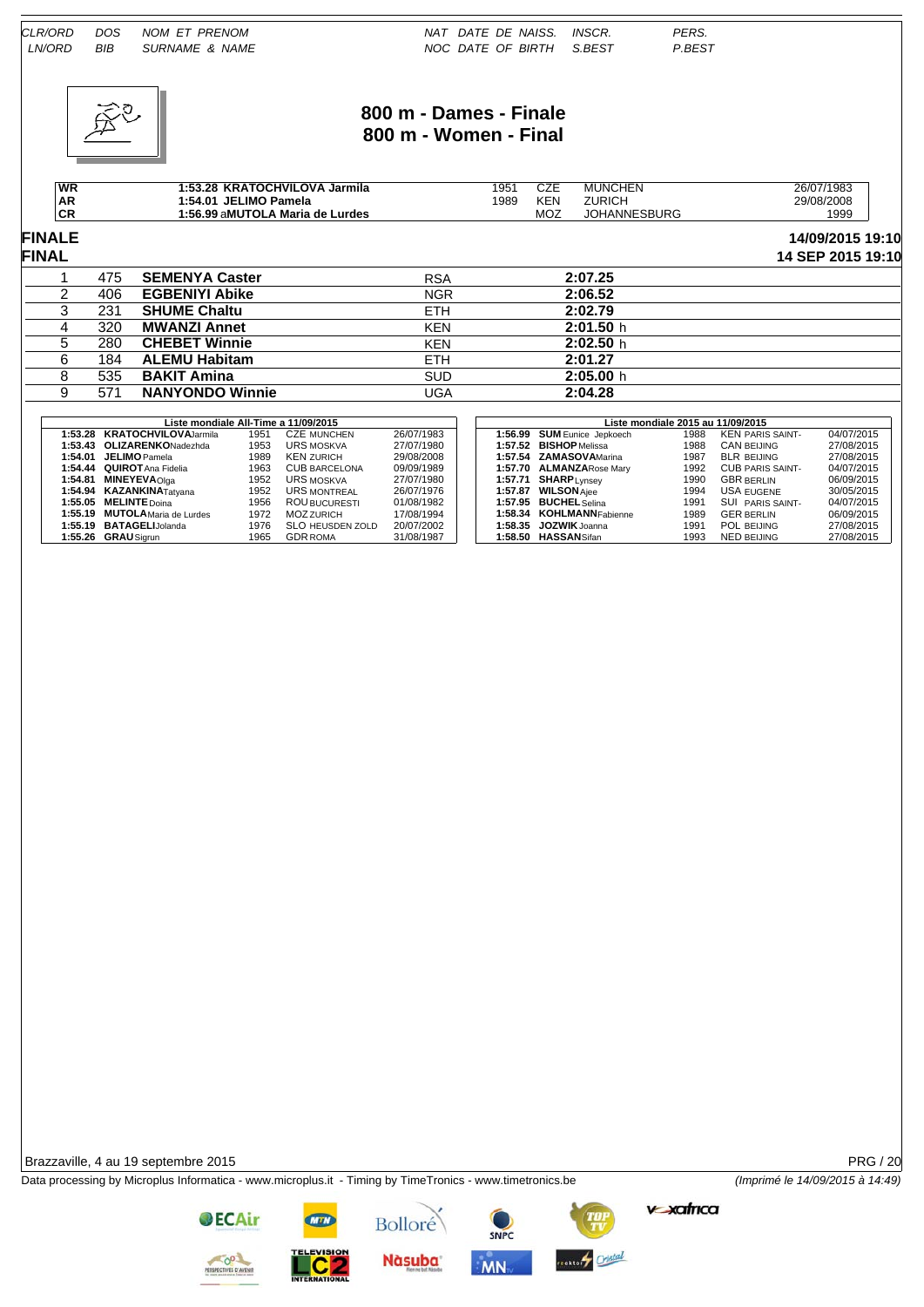

### **10000 m - Hommes - Finale 10000 m - Men - Final**

| WR           | <b>BEKELE Kenenisa</b><br>26:17.53 | 1982 | ETH        | ⊃⊐ ו<br>BRI<br>----- | 26/08/2005 |
|--------------|------------------------------------|------|------------|----------------------|------------|
| <b>AR</b>    | <b>BEKELE Kenenisa</b><br>26:17.53 | 1982 | ттн        | I E<br><b>BRUXEL</b> | 26/08/2005 |
| $\sim$<br>νr | TADESE Zersenav<br>27:00.30        |      | <b>ERI</b> | GIERS<br>Δ           | 2007       |

#### **14/09/2015 19:35 14 SEP 2015 19:35**

|                   |     |                            |            |            | IT ULI LUIV IU.UU |
|-------------------|-----|----------------------------|------------|------------|-------------------|
|                   | 23  | <b>NDIKUMWENAYO Thiery</b> | <b>BDI</b> | 28:33.15   |                   |
| $\overline{2}$    | 348 | <b>MTHIMCHULU Hatusi</b>   | <b>LES</b> | 29:58.00 h |                   |
| 3                 | 487 | <b>SEBAHIRE Eric</b>       | <b>RWA</b> | 28:04.00 h |                   |
| 4                 | 244 | <b>WASIHUN Mule</b>        | ETH.       | 27:50.00   |                   |
| 5.                | 301 | <b>KIPKORIR Geoffrey</b>   | <b>KEN</b> | 27:17.00 h |                   |
| 6                 | 509 | <b>CHARLLEY Osman</b>      | <b>SLE</b> | 29:30.00   |                   |
|                   | 180 | <b>TUEMAY Tsegay</b>       | ERI        |            |                   |
| 8                 | 163 | <b>BERHANE Afewerki</b>    | ERI        |            |                   |
| 9                 | 484 | <b>MUHITIRA Felicien</b>   | <b>RWA</b> |            |                   |
| 10                | 354 | <b>BANDA Stuart</b>        | <b>MAW</b> |            |                   |
| 11                | 304 | <b>KIPSEGECHI Vincent</b>  | <b>KEN</b> | 27:33.00 h |                   |
| $12 \overline{ }$ | 62  | <b>AMPION Rony</b>         | CGO        | 29:48.13   |                   |
| 13                | 247 | <b>ZEWUDE Tsebelu</b>      | ETH.       | 27:20.54   |                   |
| 14                | 232 | <b>TAKELE Adugna</b>       | ETH.       | 27:19.34   |                   |
| 15                | 343 | <b>LESICA Kabelo</b>       | <b>LES</b> | 29:59.00 h |                   |
| 16                | 21  | <b>IRABARUTA Olivier</b>   | <b>BDI</b> | 28:51.12   |                   |
| 17                | 278 | <b>BARSOTON Leonard</b>    | <b>KEN</b> | 27:02.00 h |                   |
|                   |     |                            |            |            |                   |

| Liste mondiale All-Time a 11/09/2015 |      |                      |            | Liste mondiale 2015 au 11/09/2015 |                                  |      |                    |            |  |
|--------------------------------------|------|----------------------|------------|-----------------------------------|----------------------------------|------|--------------------|------------|--|
| 26:17.53 BEKELE Kenenisa             | 1982 | ETH BRUXELLES        | 26/08/2005 |                                   | 26:50.97 FARAHMohamed            | 1983 | <b>GBR EUGENE</b>  | 29/05/2015 |  |
| 26:22.75 GEBRSELASSIEHaile           | 1973 | ETH HENGELO          | 01/06/1998 |                                   | 26:51.86 TANUI Paul Kipngetich   | 1990 | <b>KEN EUGENE</b>  | 29/05/2015 |  |
| 26:27.85 TERGATPaul                  | 1969 | <b>KEN BRUXELLES</b> | 22/08/1997 |                                   | 26:52.65 KAMWORORGeoffrey Kipsan | 1992 | <b>KEN EUGENE</b>  | 29/05/2015 |  |
| 26:30.03 KEMBOI Nicholas             | 1983 | <b>KEN BRUXELLES</b> | 05/09/2003 |                                   | 27:07.51 LEVINS Cameron          | 1989 | <b>CAN EUGENE</b>  | 29/05/2015 |  |
| 26:30.74 DINKESA Abebe               | 1984 | ETH HENGELO          | 29/05/2005 |                                   | 27:15.33 MUCHIRI Bedan Karoki    | 1990 | <b>KEN NAIROBI</b> | 01/08/2015 |  |
| 26:35.63 KOGO Micah                  | 1986 | <b>KEN BRUXELLES</b> | 25/08/2006 |                                   | 27:17.18 EDRIS Muktar            | 1994 | <b>ETH HENGELO</b> | 14/06/2015 |  |
| 26:36.26 KOECH Paul                  | 1969 | <b>KEN BRUXELLES</b> | 22/08/1997 |                                   | 27:17.63 MERGA Imane             | 1988 | <b>ETH HENGELO</b> | 17/06/2015 |  |
| 26:37.25 TADESSEZersenay             | 1982 | ERI BRUXELLES        | 25/08/2006 |                                   | 27:17.91 KIRUI Geoffrey Kipkorir | 1993 | <b>KEN EUGENE</b>  | 29/05/2015 |  |
| 26:38.08 HISSOU Salah                | 1972 | <b>MAR BRUXELLES</b> | 23/08/1996 |                                   | 27:18.86 GEREMEWMosinet          | 1992 | <b>ETH HENGELO</b> | 17/06/2015 |  |
| 26:38.76 ABDULLAHAhmad Hassan        | 1981 | <b>QAT BRUXELLES</b> | 05/09/2003 |                                   | 27:19.34 TAKELE Adugna           | 1989 | ETH HENGELO        | 17/06/2015 |  |

Brazzaville, 4 au 19 septembre 2015 PRG / 21

Data processing by Microplus Informatica - www.microplus.it - Timing by TimeTronics - www.timetronics.be *(Imprimé le 14/09/2015 à 14:49)*

Bolloré

**Nàsuba** 

SNPC

MN

estery Cristal

**OECAir** 

**v**-xafrica